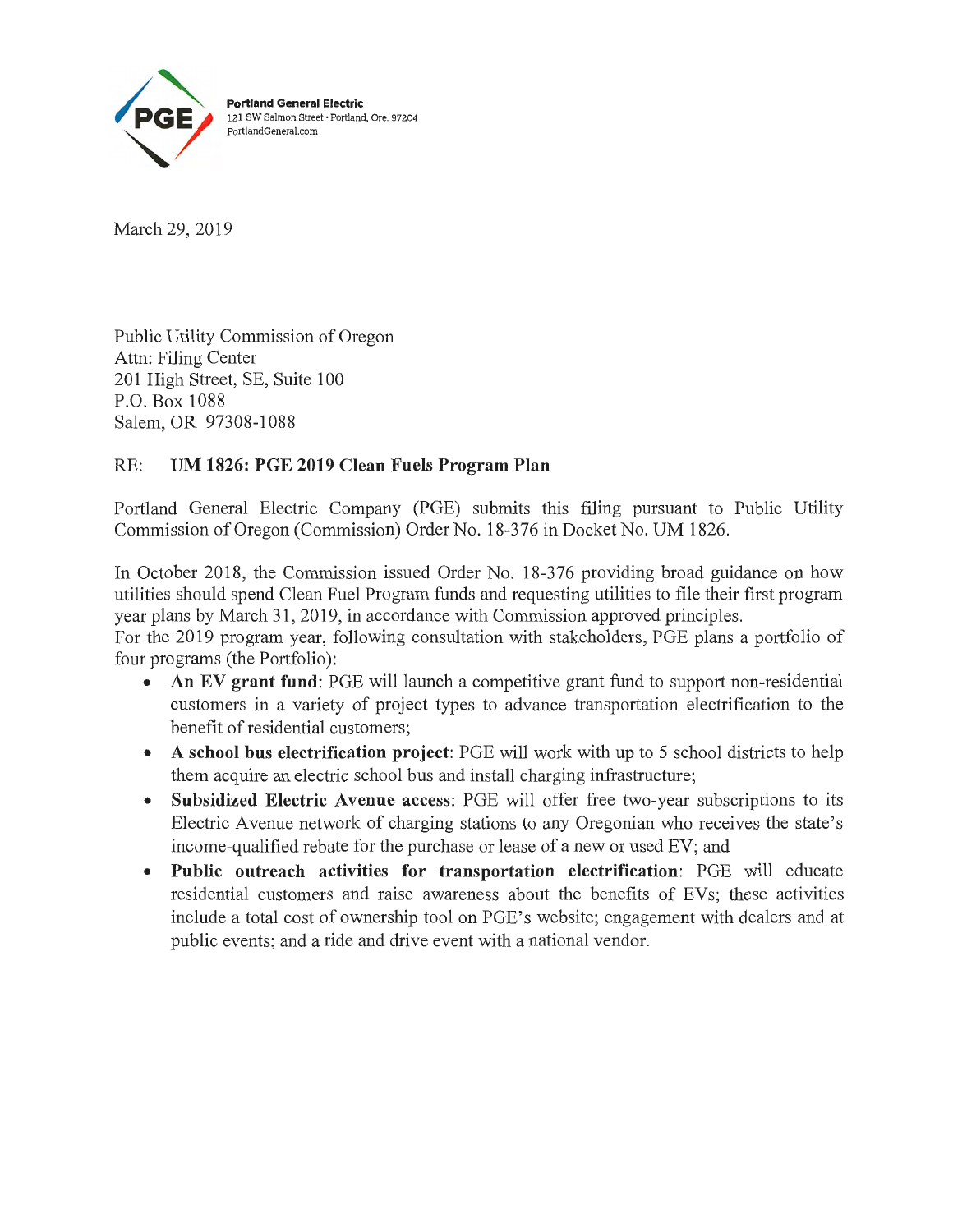Included in this filing, as Exhibit A, is PGE's 2019 Clean Fuels Program Plan which provides more details on the planned programs. Appendix A, of Exhibit A, provides PGE's Portfolio budget.

Should you have any questions or comments regarding this filing, please contact Stefan Cristea at (503) 464-8033 .

Please direct your communications related to this filing to the following email address: pge.opuc.filings@pgn.com

Sincerely,

Al Merzel  $\mathscr{M}$ 

Karla Wenzel Manager, Pricing & Tariffs

Enclosures cc: Service List - UM 1826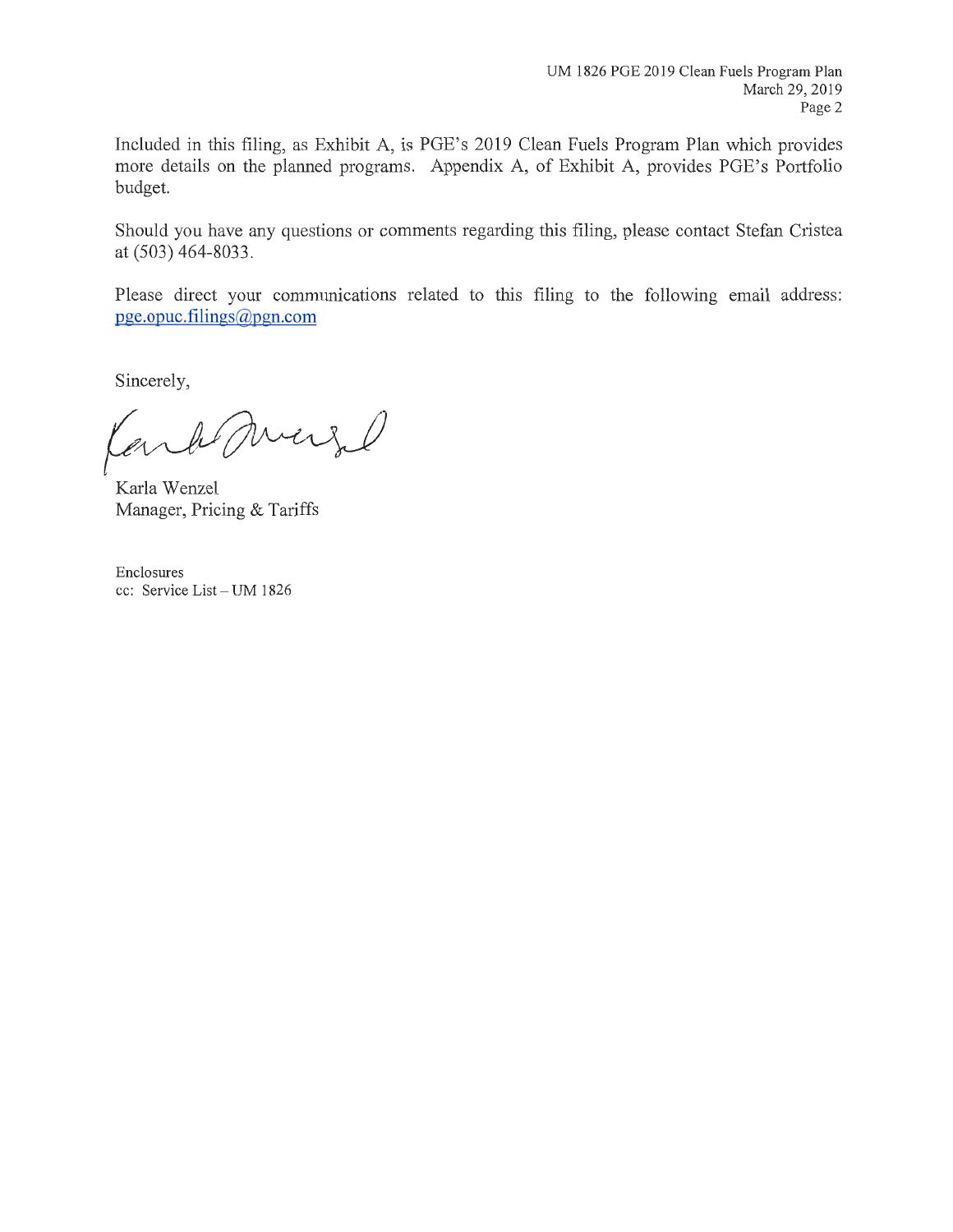# **UM 1826**

## **Exhibit A PGE's 2019 Clean Fuels Program Plan**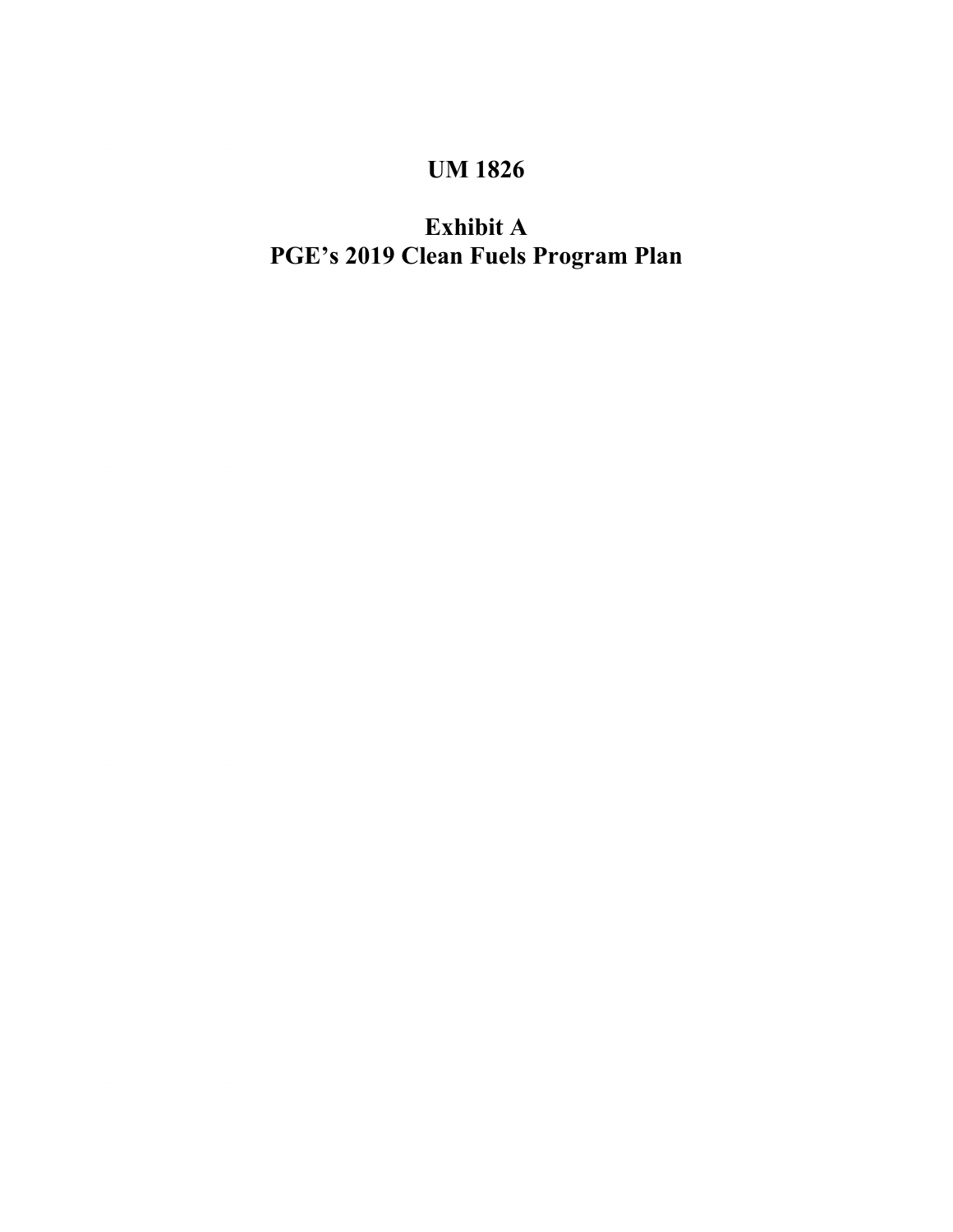# PGE Clean Fuels Program Plan

Program Year 2019 | UM 1826 | March 2019

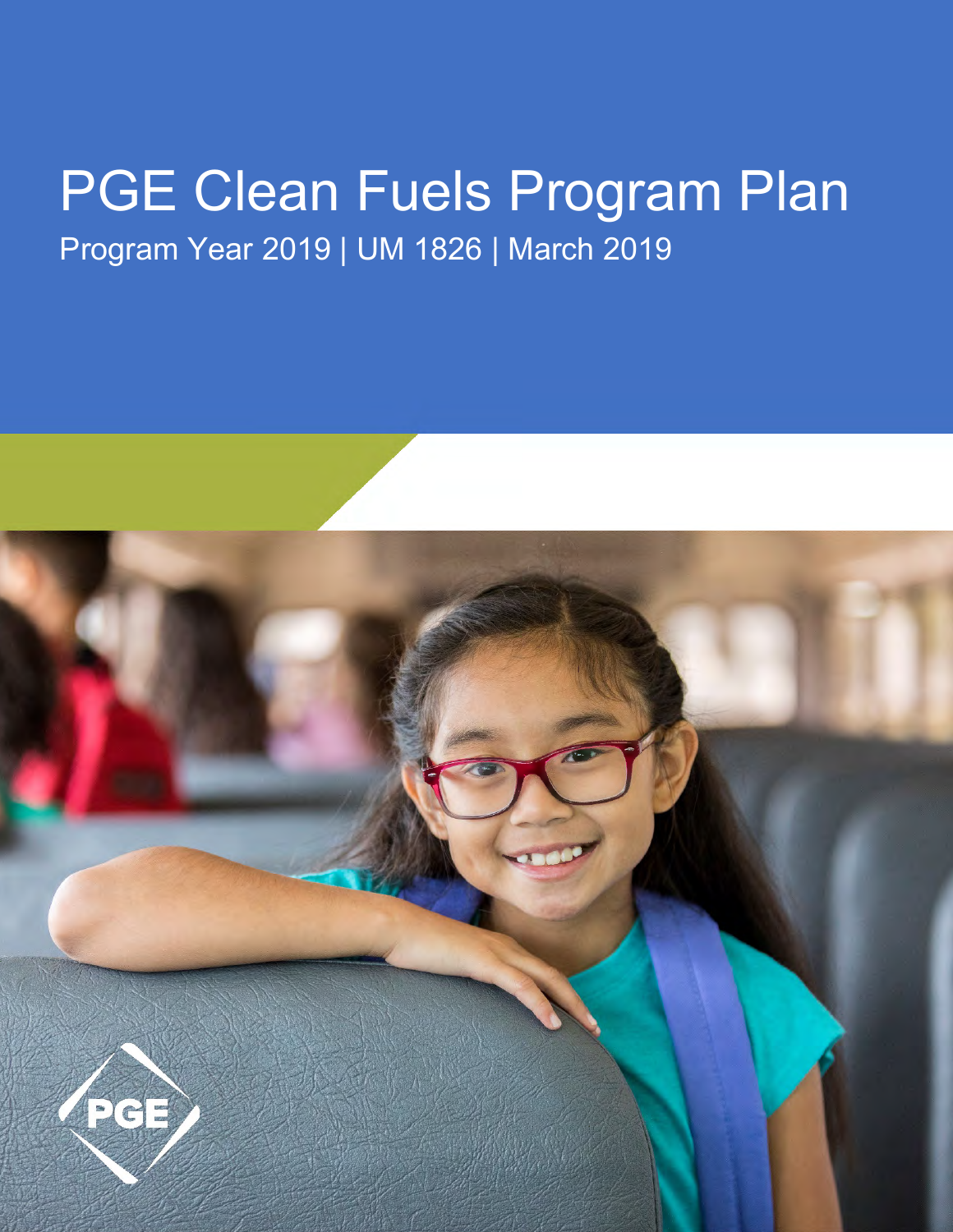[This page intentionally left blank]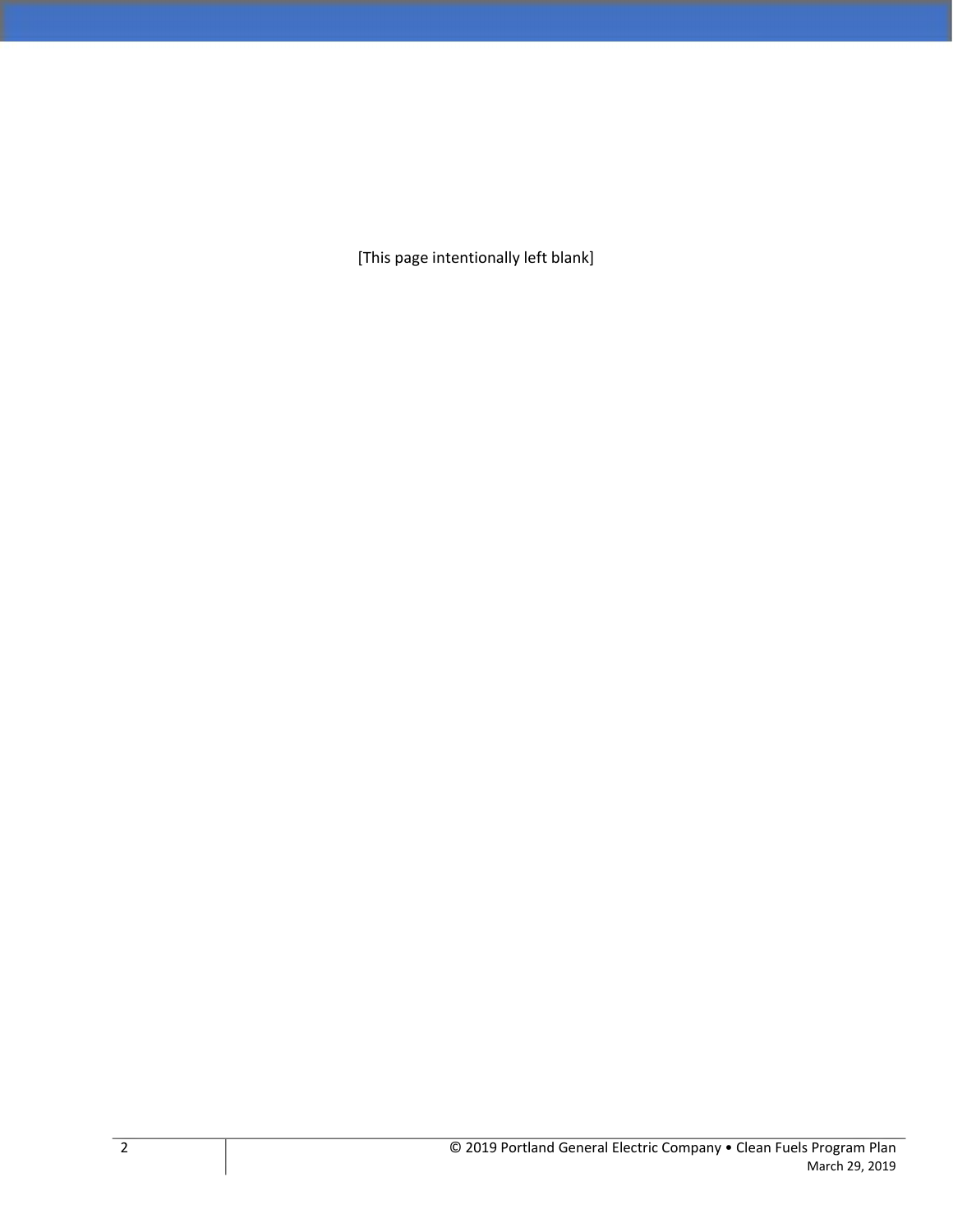# Table of Contents

| Section 1 |  |
|-----------|--|
| Section 2 |  |
| Section 3 |  |
| 3.1       |  |
| 3.2       |  |
| 3.3       |  |
| 3.4       |  |
| 3.5       |  |
| Section 4 |  |
| Section 5 |  |
| Section 6 |  |
|           |  |

# Tables

 $\bar{\mathbb{I}}$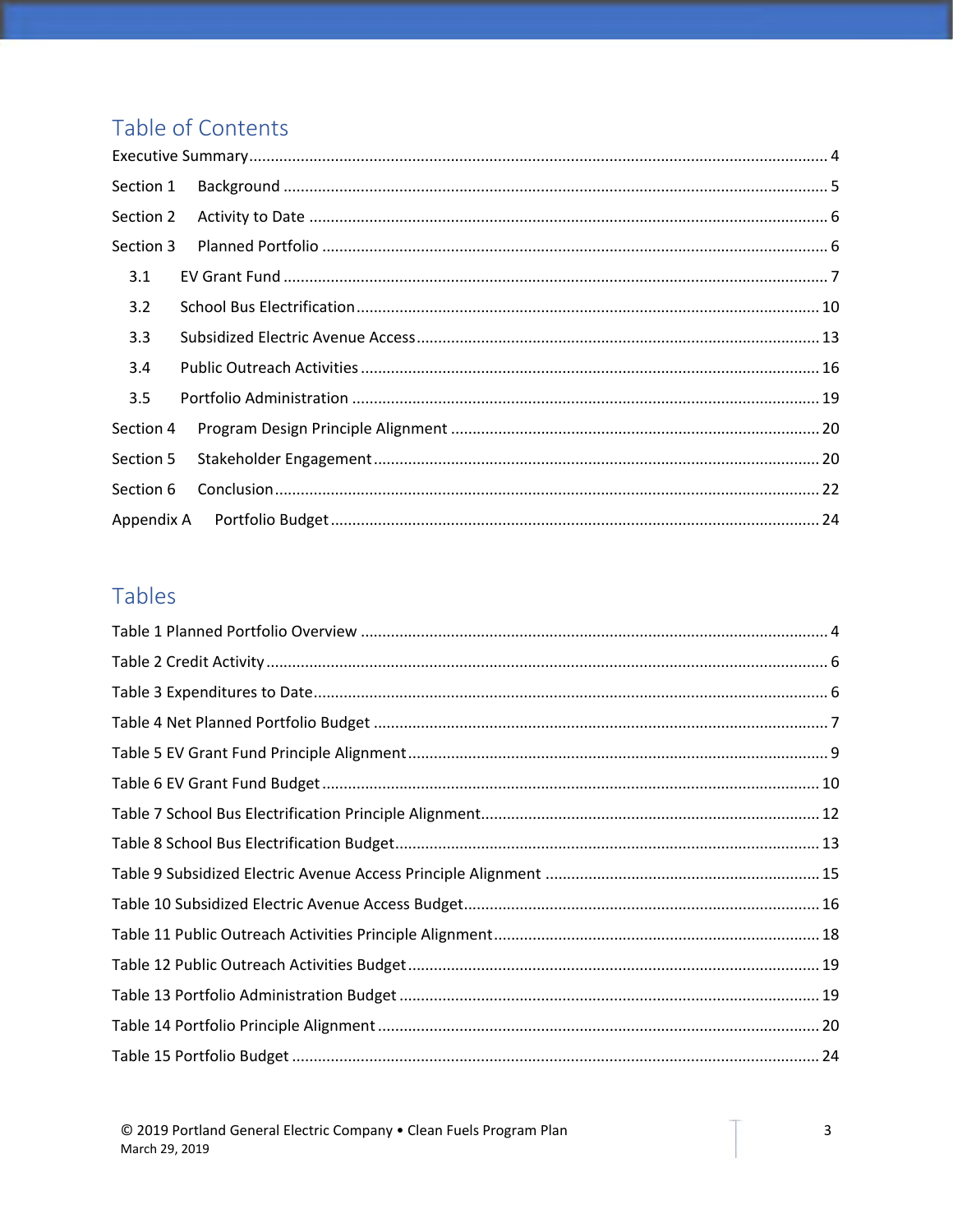### <span id="page-6-0"></span>Executive Summary

Portland General Electric (PGE) is pleased to file this Clean Fuels Program (CFP or Program) plan, as directed by the Public Utility Commission of Oregon (OPUC or Commission).

In October 2018, the OPUC issued Order No. 18-376 providing broad guidance on how utilities should spend CFP funds. The Order also included a directive to investor-owned utilities to file their first program year plans by March 31, 2019, and thereafter to propose plans in the fall of each year for the following year's programs.

For the 2019 program year, following consultation with stakeholders, PGE plans a portfolio of four programs (the Portfolio):

- An EV grant fund: PGE will launch a competitive grant fund to support non-residential customers in a variety of project types to advance transportation electrification to the benefit of residential customers;
- A school bus electrification project: PGE will work with up to 5 school districts to help them acquire an electric school bus and install charging infrastructure;
- Subsidized Electric Avenue access: PGE will offer free two-year subscriptions to its Electric Avenue network of charging stations to any Oregonian who receives the state's income-qualified rebate for the purchase or lease of a new or used EV; and
- Public outreach activities for transportation electrification: PGE will educate residential customers and raise awareness about the benefits of EVs; these activities include a total cost of ownership tool on PGE's website; engagement with dealers and at public events; and a ride and drive event with a national vendor.

<span id="page-6-1"></span>Details on each of the four programs are provided in Section 3, Planned Portfolio. As detailed in [Table 1](#page-6-1) below, the net cost for the Portfolio is \$4,198,000.

| Table 1 Planned Portfolio Overview |               |                  |  |  |  |
|------------------------------------|---------------|------------------|--|--|--|
| <b>Planned Portfolio Overview</b>  |               | <b>Net Costs</b> |  |  |  |
| <b>EV Grant Fund</b>               |               | \$2,031,000      |  |  |  |
| <b>School Bus Electrification</b>  |               | \$1,112,000      |  |  |  |
| Subsidized Electric Avenue Access  | 585,000<br>Š. |                  |  |  |  |
| <b>Public Outreach Activities</b>  | Š.            | 386,000          |  |  |  |
| Portfolio Administration           | S             | 84,000           |  |  |  |
| <b>Total Net Costs</b>             |               | 4,198,000        |  |  |  |

PGE is pleased to present this Portfolio of programs that meets the Program Design Principles outlined by the Commission, and that was well-received by stakeholders. With this Portfolio, PGE aims to advance transportation electrification by tackling multiple barriers to adoption across a broad spectrum of vehicle types and customer classes.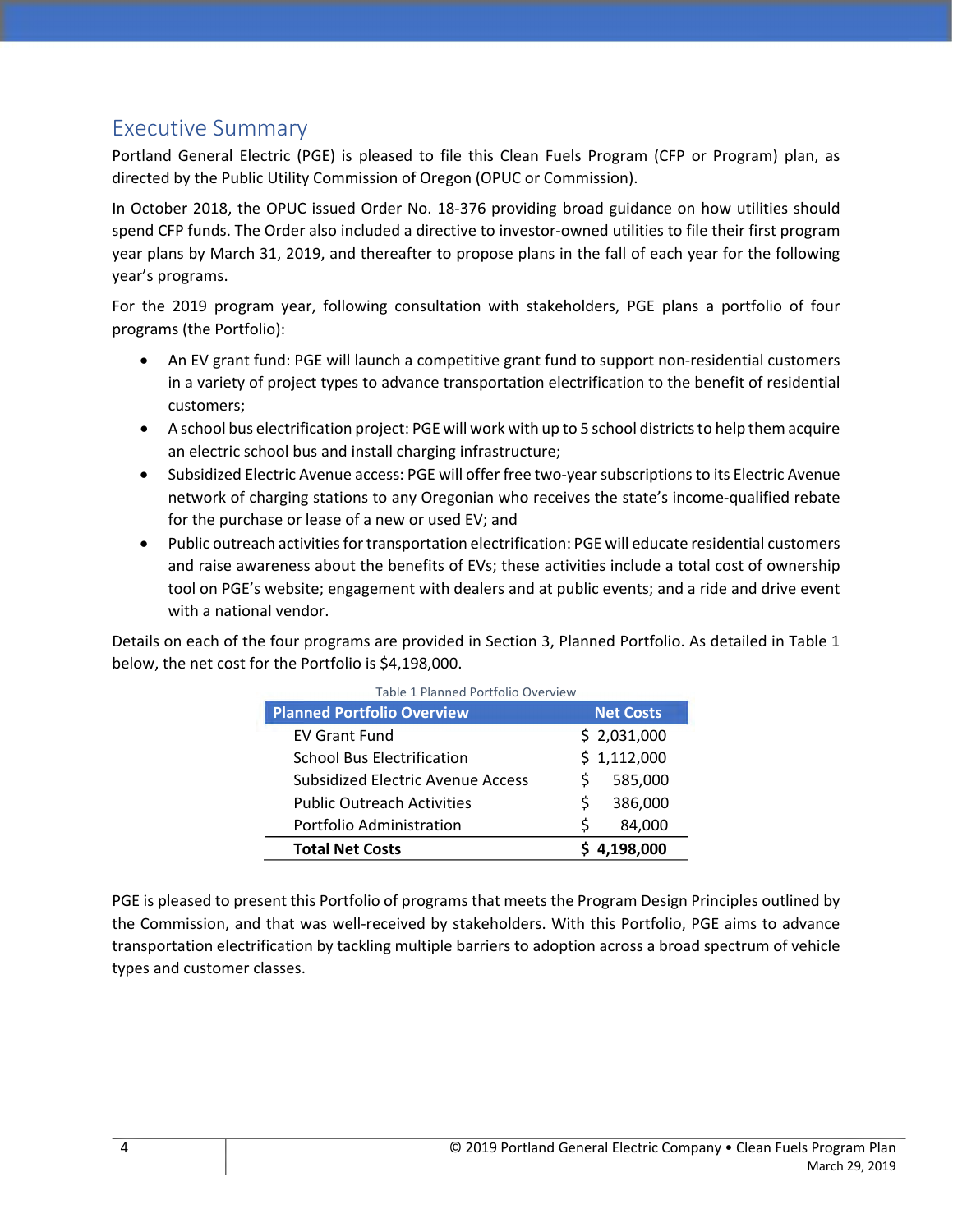## <span id="page-7-0"></span>Section 1 Background

In 2009, the Oregon Legislature passed House Bill (HB) 2186, authorizing the Oregon Environmental Quality Commission to adopt rules to reduce the average carbon intensity of Oregon's transportation fuels by [1](#page-7-1)0 percent over a 10-year period.<sup>1</sup> In 2015, the Oregon Legislature passed Senate Bill (SB) 324 allowing the DEQ to fully implement the Clean Fuels Program beginning in [2](#page-7-2)016.<sup>2</sup>

The CFP established clean fuel standards, an annual average carbon intensity that a regulated party must comply with. There is a standard for gasoline and gasoline substitutes and one for diesel and diesel substitutes. The baseline year for the program is 2015, and the rule requires a 10 percent reduction in average carbon intensity from 2015 levels by 2025.<sup>[3](#page-7-3)</sup>

Deficits are generated when the carbon intensity of a specific fuel exceeds the clean fuel standard in a given year (such as gasoline or diesel), and regulated parties must obtain credits to satisfy their deficits. Credits are generated when the carbon intensity of a specific fuel is lower than the clean fuel standard in a given year (such as electricity).

The DEQ<sup>[4](#page-7-4)</sup> rules implementing the Program identified electric utilities as the first-choice aggregator for all residentially-charged EVs registered in the utility's service territory. In July 2017, the Public Utility Commission of Oregon (OPUC or Commission) deemed that it is in the public interest that electric utilities aggregate and generate CFP credits on behalf of residential customers who drive EVs, and required PGE and PacifiCorp to register with the DEQ as generators and aggregators of CFP credits under the Program.<sup>[5](#page-7-5)</sup>

In October 2018, the OPUC issued Order No. 18-376 providing broad guidance on how utilities should spend CFP funds, including establishing an expedited filing schedule for the first program year (2019).<sup>[6](#page-7-6)</sup>

The Program Design Principles established by the OPUC are: <sup>[7](#page-7-7)</sup>

- 1. Support the goal of electrifying Oregon's transportation sectors;
- 2. Provide majority of benefits to residential customers;
- 3. Provide benefits to traditionally underserved communities;
- 4. Programs are designed to be independent from ratepayer support;
- 5. Programs are developed collaboratively and transparently; and
- 6. Maximize use of funds for implementation of programs.

 $\overline{a}$ 

<span id="page-7-1"></span><sup>1</sup> 75th Oregon Legislative Assembly, 2009 Regular Session. Chapter 724, 2009 *Oregon Laws.* Retrieved from [https://www.oregonlegislature.gov/bills\\_laws/lawsstatutes/2009orLaw0754.html](https://www.oregonlegislature.gov/bills_laws/lawsstatutes/2009orLaw0754.html) 2 78<sup>th</sup> Oregon Legislative Assembly, 2015 Regular Session. Chapter 4, 2015 *Oregon Laws.* Retrieved from

<span id="page-7-2"></span>https://www.oregonlegislature.gov/bills\_laws/lawsstatutes/2015orLaw0004.pdf<br><sup>3</sup> Oregon Department of Environmental Quality. *Overview of the Clean Fuels Program*. Retrieved from

<span id="page-7-3"></span><https://www.oregon.gov/deq/FilterDocs/cfpoverview.pdf>4 Oregon Administrative Rules. Ch. 340 Div. 253. Retrieved from

<span id="page-7-5"></span><span id="page-7-4"></span><https://secure.sos.state.or.us/oard/view.action?ruleNumber=340-253-0330><br><sup>5</sup> OPUC (2017). *Order No. 17-250 Public Utility Commission of Oregon Investigation into Utility Participation in* Oregon Clean Fuel Programs. Retrieved from https://apps.puc.state.or.us/orders/2017ords/17-250.pdf<br><sup>6</sup> OPUC (2018). Order No. 18-376 Public Utility Commission of Oregon Revised Principals and Process for Utility Use

<span id="page-7-7"></span><span id="page-7-6"></span>*of Revenue from Clean Fuels Program.* Retrieved fro[m https://apps.puc.state.or.us/orders/2018ords/18-376.pdf](https://apps.puc.state.or.us/orders/2018ords/18-376.pdf) 7  $<sup>7</sup>$  Importantly, these residential credits are distinct from credits PGE generates when an EV driver charges at a</sup> charging station owned by PGE. Credits generated at PGE's owned charging stations are not regulated under Order Nos. 17-250 and 18-376.

<sup>© 2019</sup> Portland General Electric Company • Clean Fuels Program Plan March 29, 2019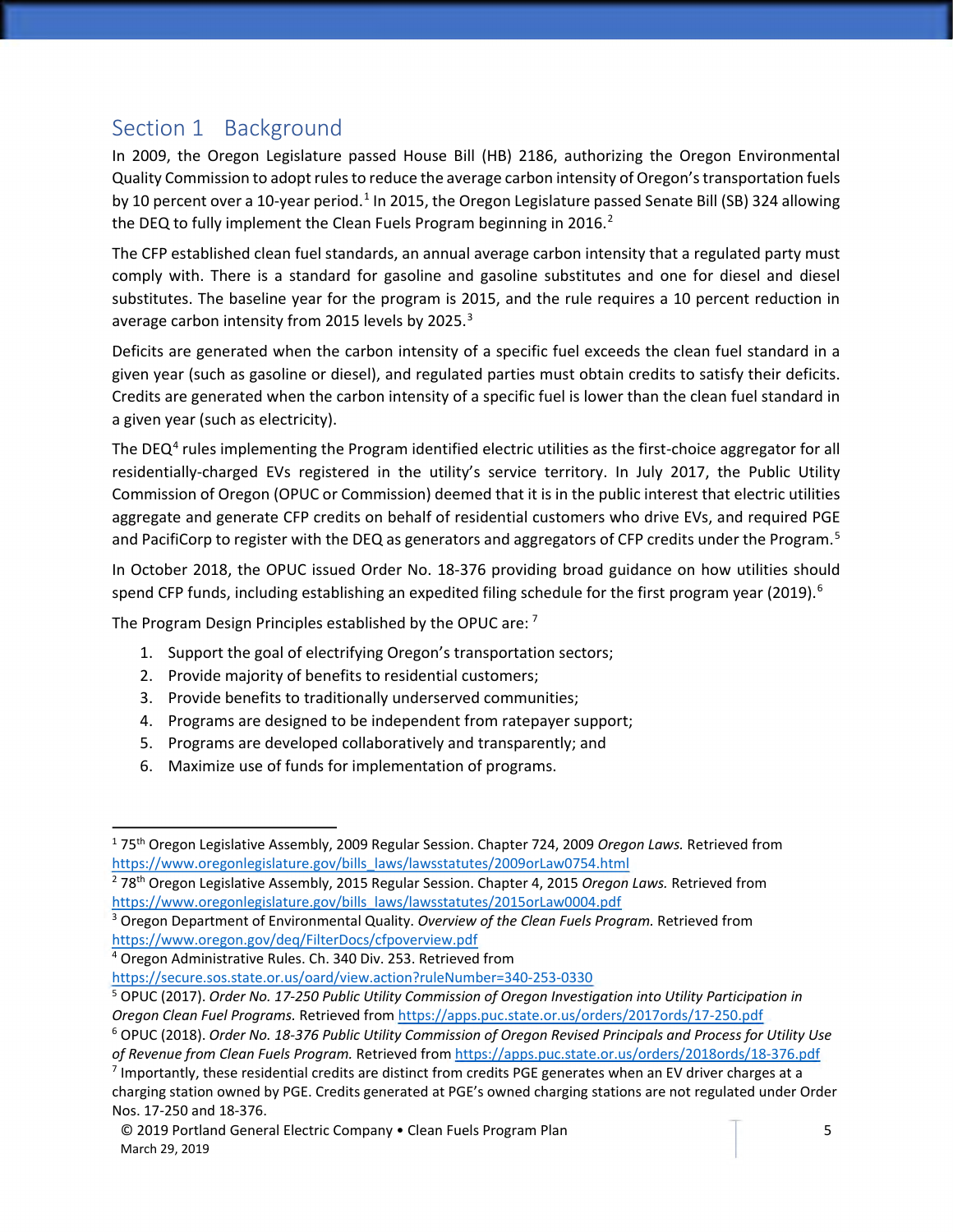In the Staff memo adopted by the Commission in Order No. 18-376, Staff suggested that administrative costs should be targeted at or below 10 percent of total program costs in a program year, with reasonable variation by program.

Lastly, through Order No. 18-376, the Commission established a cadence of stakeholder engagement for program design beginning in the fall of 2019. In response to stakeholder requests to promptly allow utilities to begin using CFP credit funds, the OPUC established an expedited schedule in the first program year, without a formal stakeholder engagement component.

In early 2018, PGE received approximately 50,000 credits for EVs registered by residential customers in its service territory for electricity used in 2016 and 2017. PGE shared draft program concepts with stakeholders in early February of 2019 and has integrated the feedback received into this plan and its program designs. This filing represents PGE's plan for the first program year.

## <span id="page-8-0"></span>Section 2 Activity to Date

<span id="page-8-2"></span>As detailed in [Table 2 b](#page-8-2)elow, PGE received 49,667 residential EV charging credits for 2016 and 2017. As of March 5, 2019, the company has sold these credits, resulting in funds of \$5,473,374.

| <b>Table 2 Credit Activity</b>     |                                  |              |             |  |  |  |
|------------------------------------|----------------------------------|--------------|-------------|--|--|--|
| <b>Date</b>                        | <b>Credits</b>                   | <b>Funds</b> |             |  |  |  |
| 2018                               | Credits Adjusted (for 2016-2017) | 49,677       |             |  |  |  |
| <b>Credits Transferred</b><br>2018 |                                  | (31, 320)    | \$3,286,611 |  |  |  |
| 2019                               | <b>Credits Transferred</b>       | (18, 347)    | \$2,186,763 |  |  |  |
| As of 3/5/19                       | <b>Credit Activity Total</b>     | 0            | \$5,473,374 |  |  |  |

Per Order No. 17-250, PGE will separately file an annual report that includes more details about individual credit sales.

<span id="page-8-3"></span>As detailed in [Table 3](#page-8-3) below, the company has also incurred costs of \$65,483 in 2018 and the first part of 2019 for credit monetization, portfolio planning, and regulatory process; these expenditures are integrated into Appendix A, Portfolio Budget.

| Table 3 Expenditures to Date |                                |             |  |  |  |  |
|------------------------------|--------------------------------|-------------|--|--|--|--|
| <b>Date</b>                  | <b>Funds</b>                   |             |  |  |  |  |
| 2018-2019                    | <b>Funds from Credit Sales</b> | \$5,473,374 |  |  |  |  |
| 2018                         | Expenditures                   | (12, 187)   |  |  |  |  |
| 2019 (to 3/5/19)             | Expenditures                   | (53, 296)   |  |  |  |  |
| As of 3/5/19                 | <b>Balance</b>                 | \$5,407,891 |  |  |  |  |

## <span id="page-8-1"></span>Section 3 Planned Portfolio

For the 2019 program year, following consultation with stakeholders, PGE plans a portfolio of four programs:

• An EV grant fund: PGE will launch a competitive grant fund to support non-residential customers in a variety of project types to advance transportation electrification to the benefit of residential customers;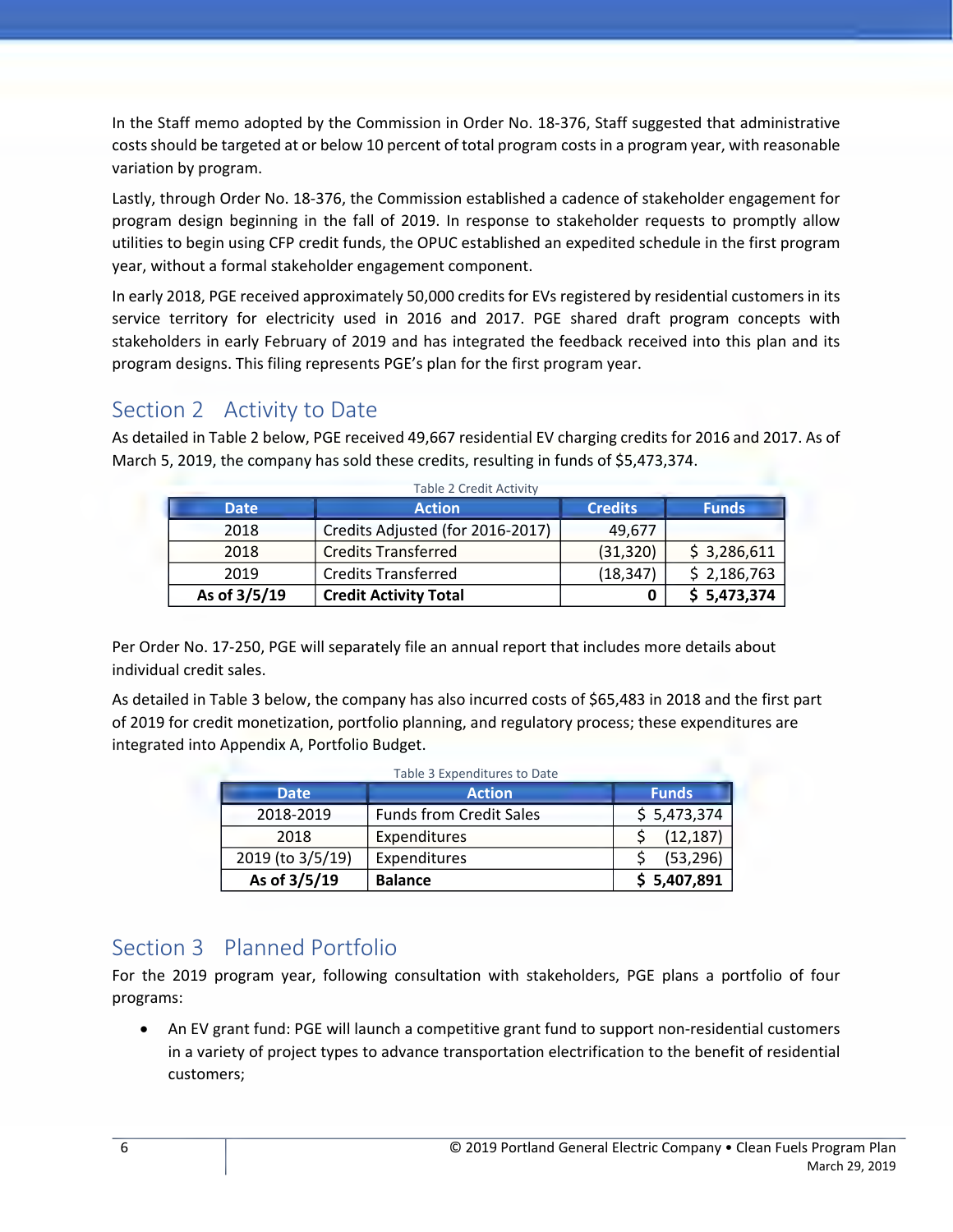- A school bus electrification project: PGE will work with up to 5 school districts to help them acquire an electric school bus and install charging infrastructure;
- Subsidized Electric Avenue access: PGE will offer free two-year subscriptions to its Electric Avenue network of charging stations to any Oregonian who receives the state's income-qualified rebate for the purchase or lease of a new or used EV; and
- Public outreach activities for transportation electrification: PGE will engage in a variety of activities to educate residential customers and raise awareness about the benefits of EVs.

As detailed in [Table 4](#page-9-1) below, the net cost for the Portfolio is \$4,198,000. This includes an upfront budget of \$5,178,000, with expected reimbursement of \$980,000. Any reimbursements or credits created as a result of the Portfolio will be applied back to the CFP budget.

<span id="page-9-1"></span>

| Table 4 Net Planned Portfolio Budget                |    |                          |    |         |    |             |
|-----------------------------------------------------|----|--------------------------|----|---------|----|-------------|
| <b>Net Portfolio Budget</b><br><b>Program Costs</b> |    | <b>Admin Costs</b>       |    | Total   |    |             |
| <b>EV Grant Fund</b>                                | \$ | 1,896,000                | \$ | 135,000 |    | \$2,031,000 |
| <b>School Bus Electrification</b>                   | \$ | 1,040,000                | \$ | 72,000  |    | \$1,112,000 |
| <b>Subsidized Electric Avenue Access</b>            | \$ | 495,000                  | \$ | 90,000  | S  | 585,000     |
| <b>Public Outreach Activities</b>                   | \$ | 350,000                  | \$ | 36,000  | \$ | 386,000     |
| Portfolio Administration                            | \$ | $\overline{\phantom{a}}$ | \$ | 84,000  | \$ | 84,000      |
| <b>Total Costs</b>                                  |    | 3,781,000                | Ş  | 417,000 |    | \$4,198,000 |
| Administrative %                                    |    |                          |    |         |    | 10%         |

The Portfolio is designed to meet the Program Design Principles outlined by the OPUC and address barriers to transportation electrification in multiple sectors, and at multiple points in the value chain. Feedback from stakeholders has been integrated into the design of the Portfolio.

#### <span id="page-9-0"></span>3.1 EV Grant Fund

#### 3.1.1 Background

Despite significant advancements in transportation electrification in recent years, individual ownership of an electric vehicle remains logistically and/or financially out of reach for many residential utility customers.<sup>[8](#page-9-2)</sup> Meanwhile, other mobility and planning trends – car- and ride-sharing, autonomous vehicles, multi-modal solutions, micromobility<sup>[9](#page-9-3)</sup>, and car-free cities or streets – are important platforms for electric mobility, and offer ways to increase equity in the transportation electrification space by reaching beyond private vehicle ownership. PGE plans to launch a grant fund that will expand multi-modal electric mobility options for residential customers.

#### 3.1.2 Program Description

 $\overline{a}$ 

PGE will offer grant funding to non-residential customers to:

• Purchase electric vehicles, such as school buses, transit vehicles, or shared community service vehicles (i.e., not to include business fleet vehicles or personal vehicles);

© 2019 Portland General Electric Company • Clean Fuels Program Plan March 29, 2019

<span id="page-9-2"></span><sup>8</sup> Market Strategies International (2018). *Portland General Electric 2018 Electric Vehicle Study Among Residential Customers.*

<span id="page-9-3"></span><sup>9</sup> Micromobility represents emerging technologies for solving unique transportation needs, including but not limited to: shared scooters, shared bikes, and other shared vehicles that enhance mobility.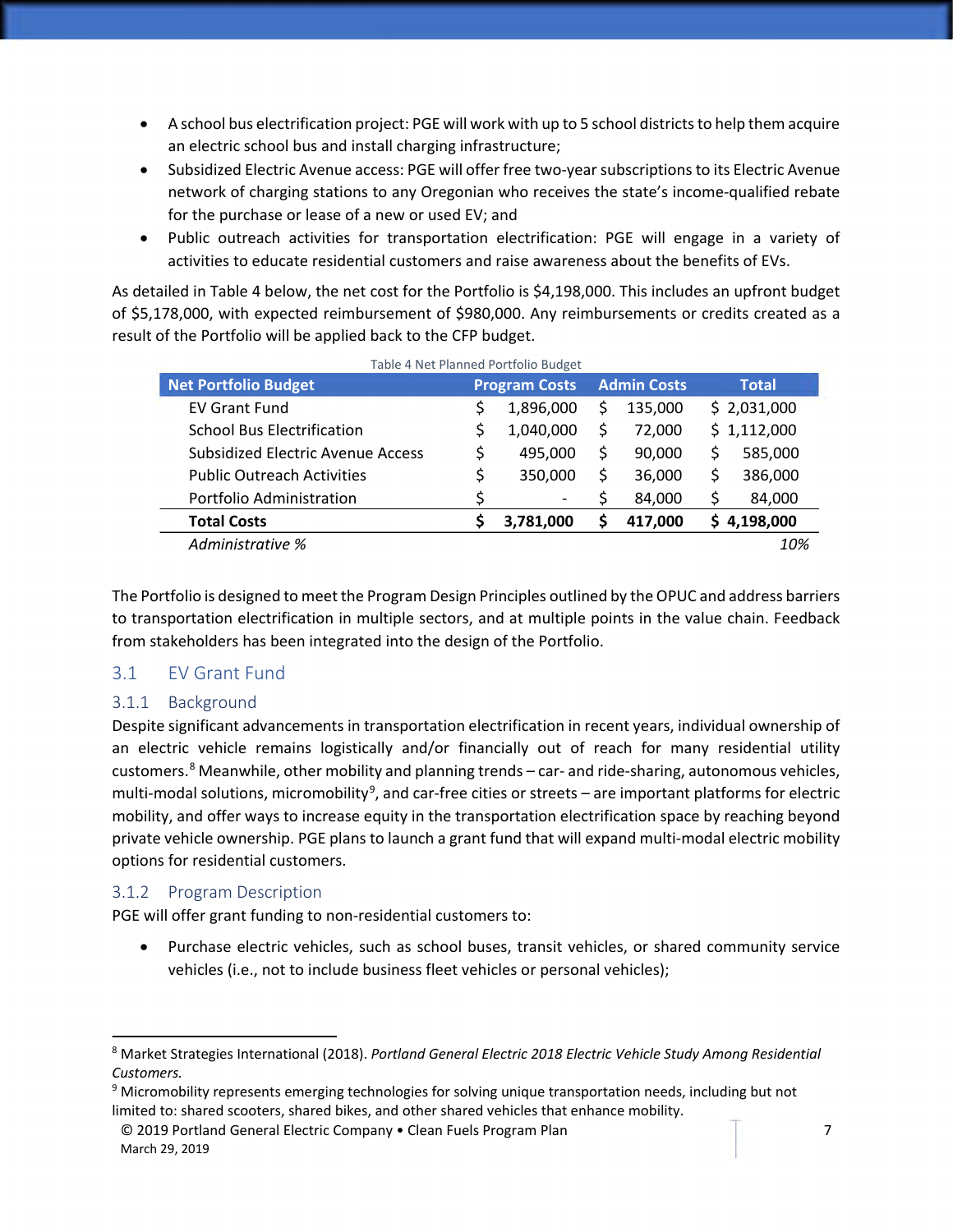- Launch brand-neutral education and outreach campaigns to advance transportation electrification;
- Install EV charging infrastructure (in limited circumstances, such as to support any of the projects above, or for installations that do not meet the requirements of programs funded under Docket No. UM  $1811$ );<sup>[10](#page-10-0)</sup> or
- Launch other projects that advance transportation electrification, including but not limited to technical assistance and capacity-building around transportation electrification within underserved communities, or micromobility, electric car- or ride-share, or autonomous electric vehicle demonstration projects.

The fund will prioritize projects proposed or supported by non-profits or public agencies and will place additional weight on projects that address the needs of underserved communities. Per-application and per-applicant caps will be established. A third-party evaluator will be hired to help establish eligibility, develop a scoring rubric, interview applicants, and evaluate applications and provide recommendations to PGE.

Given that projects that meet the needs of underserved communities are a priority for this fund, yet many community-based organizations that work with such communities are resource-limited, PGE is including a technical assistance budget in its plan. These funds are designed to support community-based organizations in preparing applications, including hiring a technical assistance vendor and supporting other capacity-building work.

CFP credits from any charging infrastructure installed with grant funds will be claimed by PGE, and the resultant funds will be directed back to support additional programs under Docket No. UM 1826.

#### 3.1.3 Reporting

As awarded projects are deployed, PGE will collect data to understand efficacy and impact. Data to be collected may include, but is not limited to: actual project costs, number of residential customers benefitted, underserved communities impacted, percentage of funded projects and percentage of funds primarily benefitting underserved communities, electric miles travelled, energy dispensed through EV charging infrastructure, and other impacts as appropriate per project. Data will help PGE refine the grant fund in future years and will inform the development of future program proposals under SB 1547.

 $\overline{a}$ 

<span id="page-10-0"></span> $10$  UM 1811 is a docket created as a result of SB 1547, which requires utilities to accelerate Transportation Electrification. Under UM 1811, the OPUC has approved PGE to make limited investments in EV charging and programs to accelerate EV adoption.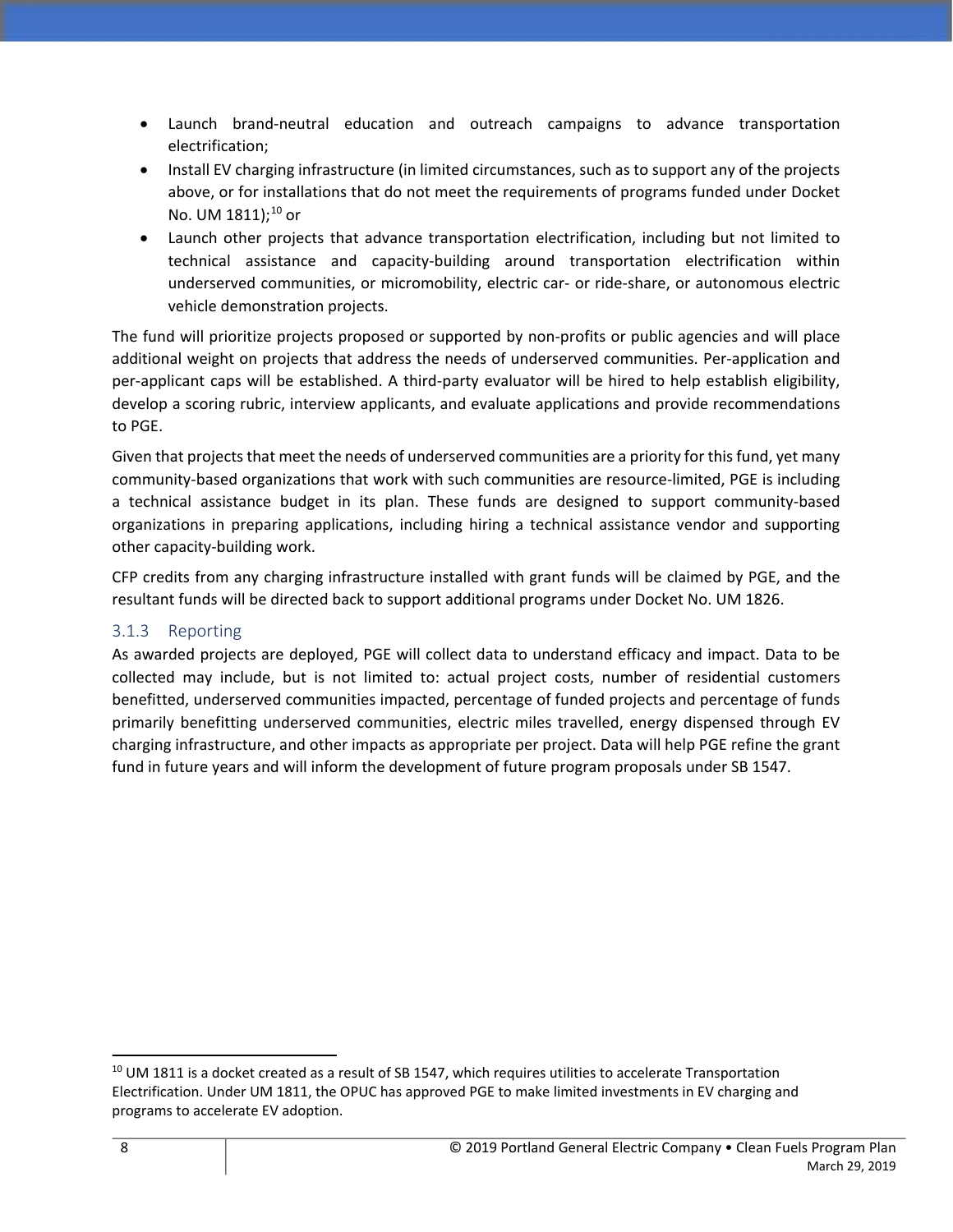#### 3.1.4 Principle Alignment

[Table 5](#page-11-0) below demonstrates how the EV Grant Fund program aligns with the Program Design Principles:

<span id="page-11-0"></span>

|    | Table 5 EV Grant Fund Principle Alignment                            |                                                                                                                                                                                                                                                                                                                                                                                                                                                                                                                                                                                                                                                                          |  |  |  |  |
|----|----------------------------------------------------------------------|--------------------------------------------------------------------------------------------------------------------------------------------------------------------------------------------------------------------------------------------------------------------------------------------------------------------------------------------------------------------------------------------------------------------------------------------------------------------------------------------------------------------------------------------------------------------------------------------------------------------------------------------------------------------------|--|--|--|--|
|    | <b>Principle</b>                                                     | <b>Program Considerations</b>                                                                                                                                                                                                                                                                                                                                                                                                                                                                                                                                                                                                                                            |  |  |  |  |
| 1. | Support the goal of electrifying<br>Oregon's transportation sectors  | The EV Grant Fund will advance transportation electrification by offering<br>grants to customers for all types of transportation electrification activity.<br>It is PGE's goal that the fund support electrification in diverse ways, in<br>diverse sectors, and at different points along the value chain. PGE also<br>intends to use learnings from funded projects to inform future program<br>design and selection. Lastly, since CFP credits from all funded EV<br>charging infrastructure will be claimed by PGE and directed back into<br>programming under Docket No. UM 1826, these projects will advance<br>transportation electrification in a long-term way. |  |  |  |  |
| 2. | Provide majority of benefits to<br>residential customers             | The fund will provide benefits to residential customers, as funded<br>projects will be required to be designed to benefit residential customers.<br>Additionally, activities that would clearly primarily benefit private<br>companies (such as fleet vehicles or charging) are explicitly ineligible for<br>funding. The prioritization of projects proposed by non-profits and public<br>agencies helps ensure that these groups are the primary beneficiary of<br>any incidental benefits.                                                                                                                                                                            |  |  |  |  |
| 3. | Provide benefits to traditionally<br>underserved communities         | The fund will provide benefits to traditionally underserved communities<br>directly through technical assistance and capacity-building in the fund<br>application process; and indirectly through funded projects. Addressing<br>the needs of underserved communities will carry weight in the<br>application evaluation process, and PGE will report on the impacts on<br>underserved communities through funded projects.                                                                                                                                                                                                                                              |  |  |  |  |
| 4. | Programs are designed to be<br>independent from ratepayer<br>support | Portfolio-level considerations of these Principles are discussed in Section<br>4, Program Design Principle Alignment.                                                                                                                                                                                                                                                                                                                                                                                                                                                                                                                                                    |  |  |  |  |
| 5. | Programs are developed<br>collaboratively and transparently          |                                                                                                                                                                                                                                                                                                                                                                                                                                                                                                                                                                                                                                                                          |  |  |  |  |
| 6. | Maximize use of funds for<br>implementation of programs              |                                                                                                                                                                                                                                                                                                                                                                                                                                                                                                                                                                                                                                                                          |  |  |  |  |

#### 3.1.5 Stakeholder Feedback

Generally, stakeholders are supportive of the grant fund. Some stakeholders have expressed the preference that grants should not duplicate investments that can and should be prioritized by SB 1547 programs. On the other hand, other stakeholders recommended narrowing the scope of the fund to focus solely on charging infrastructure for underserved communities. PGE appreciates the balance required between the CFP and SB 1547 programs and does not intend to undermine SB 1547 programs by offering a grant fund. To that end, the fund will not consider standalone projects that are eligible for incentives under other PGE programs, and data from this program will be used to inform the development of future program proposals under SB 1547.

#### 3.1.6 Budget

The overall budget for the EV Grant Fund program is as follows in [Table 6](#page-12-1) (for more detail, see Appendix A, Portfolio Budget):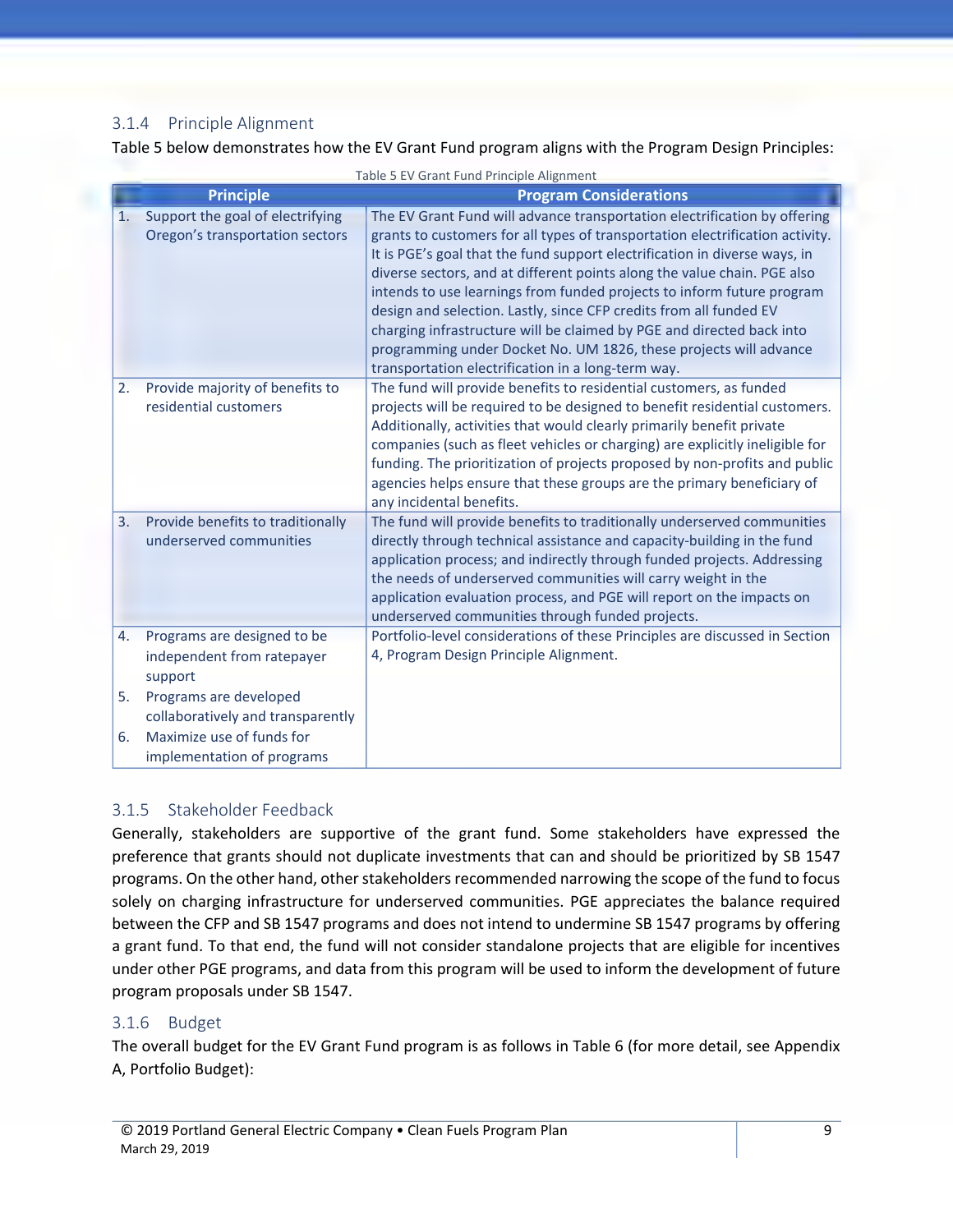<span id="page-12-1"></span>

| Table 6 EV Grant Fund Budget |    |           |  |  |  |
|------------------------------|----|-----------|--|--|--|
| <b>EV Grant Fund Budget</b>  |    |           |  |  |  |
| <b>Funds Available</b>       | S  | 1,750,000 |  |  |  |
| Program Design               | \$ | 21,000    |  |  |  |
| <b>Technical Assistance</b>  | \$ | 50,000    |  |  |  |
| Outreach                     | \$ | 75,000    |  |  |  |
| <b>Third-Party Evaluator</b> | \$ | 44,000    |  |  |  |
| Program Evaluation           | \$ | 10,000    |  |  |  |
| Program Management           | \$ | 81,000    |  |  |  |
| <b>EV Grant Fund Total</b>   |    | 2,031,000 |  |  |  |

#### 3.1.7 Estimated Timeline

- April-May 2019 Development of program documents and applications; outreach and technical assistance;
- June-August 2019 Applications made available; outreach and technical assistance;
- August 31, 2019 Applications due;
- September-December 2019 Evaluation of applications and notification of awards; and
- December 2020 Evaluation of funded projects.

#### <span id="page-12-0"></span>3.2 School Bus Electrification

#### 3.2.1 Background

Today, there are no electric school buses on Oregon roads. Despite some interest from school districts, the upfront costs and long-term uncertainties of electric school buses remain barriers to adoption.<sup>[11](#page-12-2)</sup> Further, research from electric school bus projects around the nation suggest that school districts – for which pupil transportation is a secondary, not primary, mission – require a significant amount of technical assistance, in addition to financial support, to overcome these barriers.<sup>[12](#page-12-3)</sup> Lastly, public policy barriers exist. Current Oregon Department of Education administrative rules exclude electric school buses, which cannot meet the state's student safety specifications. Meanwhile, school buses are neighborhood vehicles, meaning their air quality impacts affect communities directly, particularly school children.<sup>[13](#page-12-4)</sup> PGE plans to launch a project to help school districts overcome barriers to adoption of electric school buses.

#### 3.2.2 Program Description

PGE will assist 2-5 school districts and/or school bus fleet operators in its service territory with the acquisition of approximately 4 electric buses and with the installation of demand response-enabled

 $\overline{a}$ 

<span id="page-12-2"></span><sup>11</sup> Vermont Energy Investment Corporation. *Electric School Buses: Cleaner Air, Healthier Children.* 2017. Retrieved from [https://www.veic.org/media-room/insights/insights/2017/07/10/electric-school-buses-cleaner-air-healthier](https://www.veic.org/media-room/insights/insights/2017/07/10/electric-school-buses-cleaner-air-healthier-children)[children](https://www.veic.org/media-room/insights/insights/2017/07/10/electric-school-buses-cleaner-air-healthier-children) 12 Vermont Energy Investment Corporation. *Electric School Bus Pilot Project Evaluation.* 2018. Retrieved from

<span id="page-12-3"></span>[https://www.mass.gov/files/documents/2018/04/30/Mass%20DOER%20EV%20school%20bus%20pilot%20final%2](https://www.mass.gov/files/documents/2018/04/30/Mass%20DOER%20EV%20school%20bus%20pilot%20final%20report_.pdf) [0report\\_.pdf](https://www.mass.gov/files/documents/2018/04/30/Mass%20DOER%20EV%20school%20bus%20pilot%20final%20report_.pdf) 13 Environment & Human Health, Inc. *Children's Exposure to Diesel Exhaust on School Buses.* 2002. Retrieved from

<span id="page-12-4"></span><http://www.ehhi.org/reports/diesel/diesel.pdf>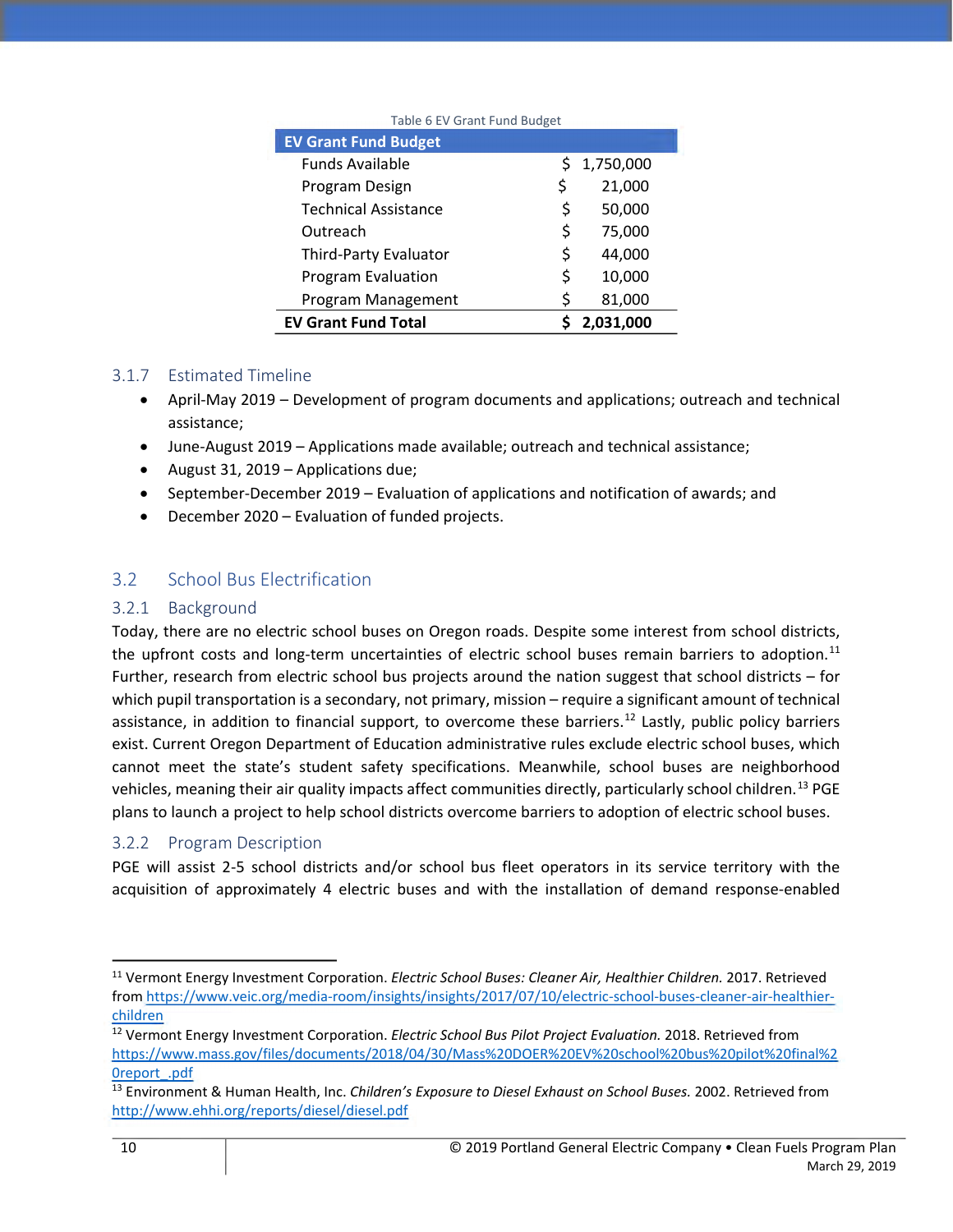charging infrastructure.<sup>[14](#page-13-0)</sup> The school districts will be selected through a competitive process that will prioritize a variety of factors including, but not limited to, income levels, geography, cost-sharing ability and demographics. PGE will provide technical assistance to the schools which may include site assessments, cost-benefit analysis, vehicle and charger selection support, assistance participating in demand response programs and events, and utility rate optimization. PGE will also support schools through the bus procurement process, including necessary discussions with the Department of Education to ensure that the electric school buses meet all Oregon specifications for pupil transportation.

Where feasible, PGE will explore with participants and technology vendors the prospect of managed charging, demand response program participation, or V2X (vehicle-to-building or vehicle-to-grid) applications; however, the primary purpose of this pilot is to deploy electric school buses on Oregon roads.

CFP credits from charging infrastructure installed through this program will be claimed by PGE, and the resultant funds will be directed back to support additional programs under Docket No. UM 1826. Additionally, the investment in this program includes assisting school districts with the up-front costs of school buses. PGE aims to cover the incremental cost of electric school buses as compared to diesel models. PGE will work with school districts to understand their unique financing needs and will leverage other financial assistance mechanisms as applicable (for example, Volkswagen mitigation funds<sup>[15](#page-13-1)</sup> or Oregon Department of Education's pupil transportation reimbursement program).<sup>16</sup> The budget for this program is conservatively structured to accommodate significant up-front costs with reimbursement over time; however, other financing models will be considered and may be used. Regardless of how the financing is structured, any reimbursement from bus financing will be directed back to support additional programs under Docket No. UM 1826.

#### 3.2.3 Reporting

 $\overline{a}$ 

PGE will collect data to support the development of a white paper exploring the costs, benefits, opportunities and challenges in deploying electric school buses in Oregon. Data to be collected may include, but is not limited to: actual project costs, number of students benefitted, bus uptime, electric miles travelled, energy dispensed through charging infrastructure, load profiles of electric buses, information about school bus economics and financing, and CFP credits generated.

The white paper will analyze barriers related to the procurement, financing, economics, operations, and logistics of electric school buses. The paper will discuss opportunities to overcome these barriers, such as financing and incentives, best practice in stakeholder engagement and operations, public policy engagement requirements, and the potential for participation in utility programs such as demand response. The paper will model the total cost of ownership of electric school buses, including upfront costs, fuel and maintenance savings, and ancillary value streams such as CFP credits and utility program incentives. The white paper will help inform future PGE program design under SB 1547, including whether an electric school bus program might be viable.

<span id="page-13-0"></span><sup>&</sup>lt;sup>14</sup> Actual number of districts and school buses may vary based on customer willingness and customer-specific project costs.

<span id="page-13-1"></span><sup>15</sup> Oregon Department of Environmental Quality. *Volkswagen Diesel Settlement.* Retrieved from

<span id="page-13-2"></span><https://www.oregon.gov/deq/aq/programs/pages/vw-diesel-settlement.aspx>16 Oregon Department of Education. *Transportation Reimbursement.* Retrieved from [https://www.oregon.gov/ode/schools-and-](https://www.oregon.gov/ode/schools-and-districts/grants/Documents/Transportation%20Reimbursement%20Information%20as%20of%204_29_09.pdf)

[districts/grants/Documents/Transportation%20Reimbursement%20Information%20as%20of%204\\_29\\_09.pdf](https://www.oregon.gov/ode/schools-and-districts/grants/Documents/Transportation%20Reimbursement%20Information%20as%20of%204_29_09.pdf) 

<sup>© 2019</sup> Portland General Electric Company • Clean Fuels Program Plan March 29, 2019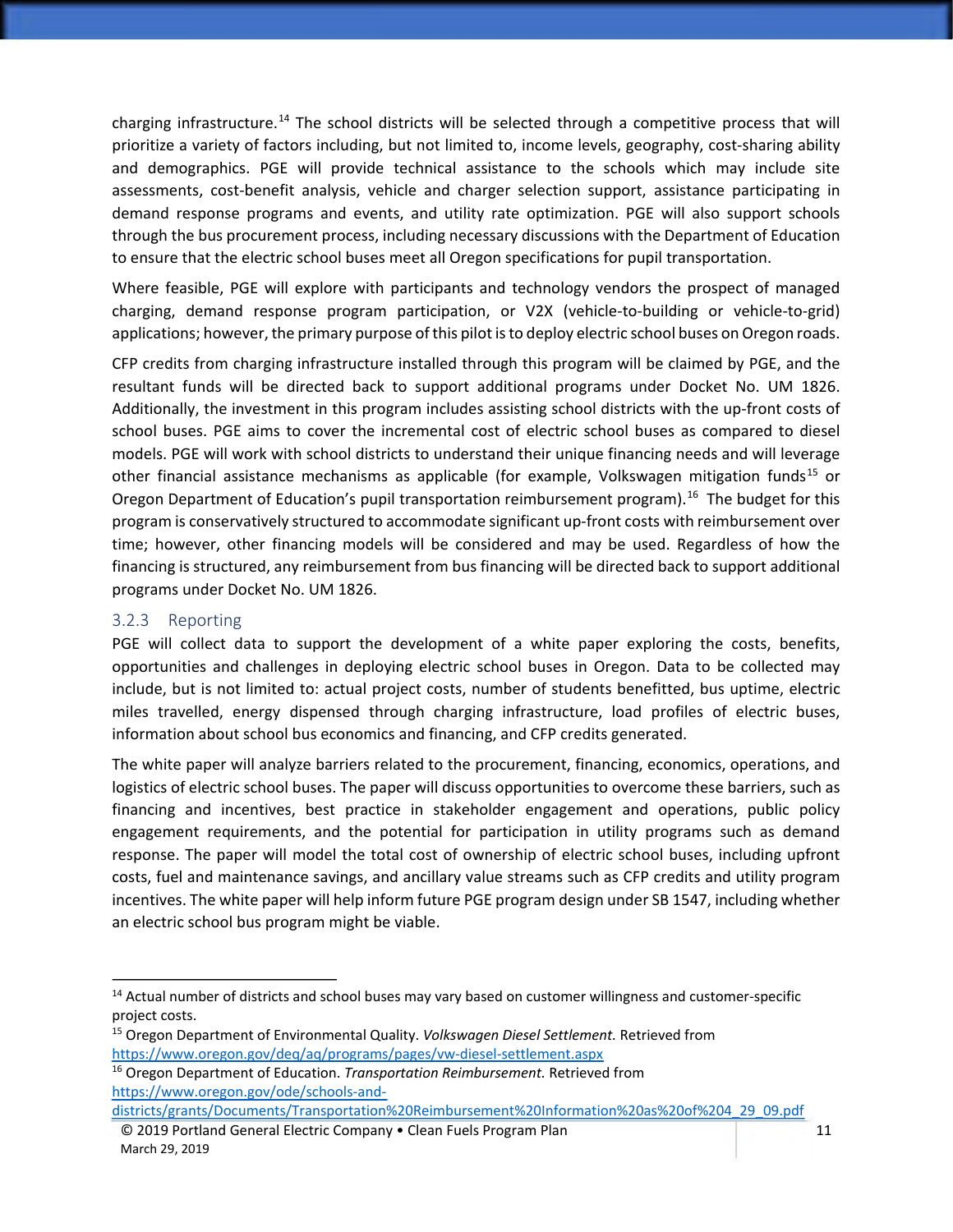#### 3.2.4 Principle Alignment

[Table 7](#page-14-0) below demonstrates how the School Bus Electrification program aligns with the Program Design Principles:

<span id="page-14-0"></span>

|          | Table 7 School Bus Electrification Principle Alignment                                                                 |                                                                                                                                                                                                                                                                                                                                                                                                                                                                                                                                                                                                                                                                                                        |  |  |  |
|----------|------------------------------------------------------------------------------------------------------------------------|--------------------------------------------------------------------------------------------------------------------------------------------------------------------------------------------------------------------------------------------------------------------------------------------------------------------------------------------------------------------------------------------------------------------------------------------------------------------------------------------------------------------------------------------------------------------------------------------------------------------------------------------------------------------------------------------------------|--|--|--|
|          | <b>Principle</b>                                                                                                       | <b>Program Considerations</b>                                                                                                                                                                                                                                                                                                                                                                                                                                                                                                                                                                                                                                                                          |  |  |  |
| 1.       | Support the goal of electrifying<br>Oregon's transportation sectors                                                    | The School Bus Electrification program will advance transportation<br>electrification in two ways: directly, by helping several school districts<br>overcome the barriers to adopting an electric school bus; and indirectly,<br>through the development of a white paper that will help other school<br>districts, inform future program design under SB 1547, and potentially<br>influence public policymakers. Since CFP credits from bus charging<br>infrastructure will be claimed by PGE and directed back into<br>programming under Docket No. UM 1826, this program will advance<br>transportation electrification in a long-term way.                                                         |  |  |  |
| 2.       | Provide majority of benefits to<br>residential customers                                                               | This program will provide benefits to residential customers, both the<br>students who ride the school buses and the residents of neighborhoods<br>through which school buses travel. Learnings and results from the white<br>paper will ensure that the program will benefit students from other<br>school districts, as well. It is expected that incidental benefits will flow to<br>schools and districts, consistent with the Program Design Principles. In<br>the event that one of the selected school districts contracts its bus<br>operations to a for-profit fleet operator, PGE will work to ensure that the<br>incidental benefits flow to the school district, not to the fleet operator. |  |  |  |
| 3.       | Provide benefits to traditionally<br>underserved communities                                                           | This program will strive to provide benefits to traditionally underserved<br>communities by considering the percentage of students at each school<br>receiving free or reduced-price meals in assessing which school districts<br>to partner with.                                                                                                                                                                                                                                                                                                                                                                                                                                                     |  |  |  |
| 4.       | Programs are designed to be<br>independent from ratepayer<br>support                                                   | Portfolio-level considerations of these Principles are discussed in Section<br>4, Program Design Principle Alignment.                                                                                                                                                                                                                                                                                                                                                                                                                                                                                                                                                                                  |  |  |  |
| 5.<br>6. | Programs are developed<br>collaboratively and transparently<br>Maximize use of funds for<br>implementation of programs |                                                                                                                                                                                                                                                                                                                                                                                                                                                                                                                                                                                                                                                                                                        |  |  |  |

#### 3.2.5 Stakeholder Feedback

Generally, stakeholders are supportive of the school bus electrification project. Some stakeholders expressed interest in seeing this program as a demand response and/or V2X demonstration. PGE explored the idea of integrating V2X research into this program and compared costs of similar programs across the country. Ultimately, the company determined that customer interests would be better served by placing more buses in service than by spending funds on V2X research. PGE will explore demand response as an option in this program and will use bus charging load profiles to better understand demand response and managed charging as ways to manage grid load and reduce costs for school districts. All chargers deployed under this program will be demand response-enabled.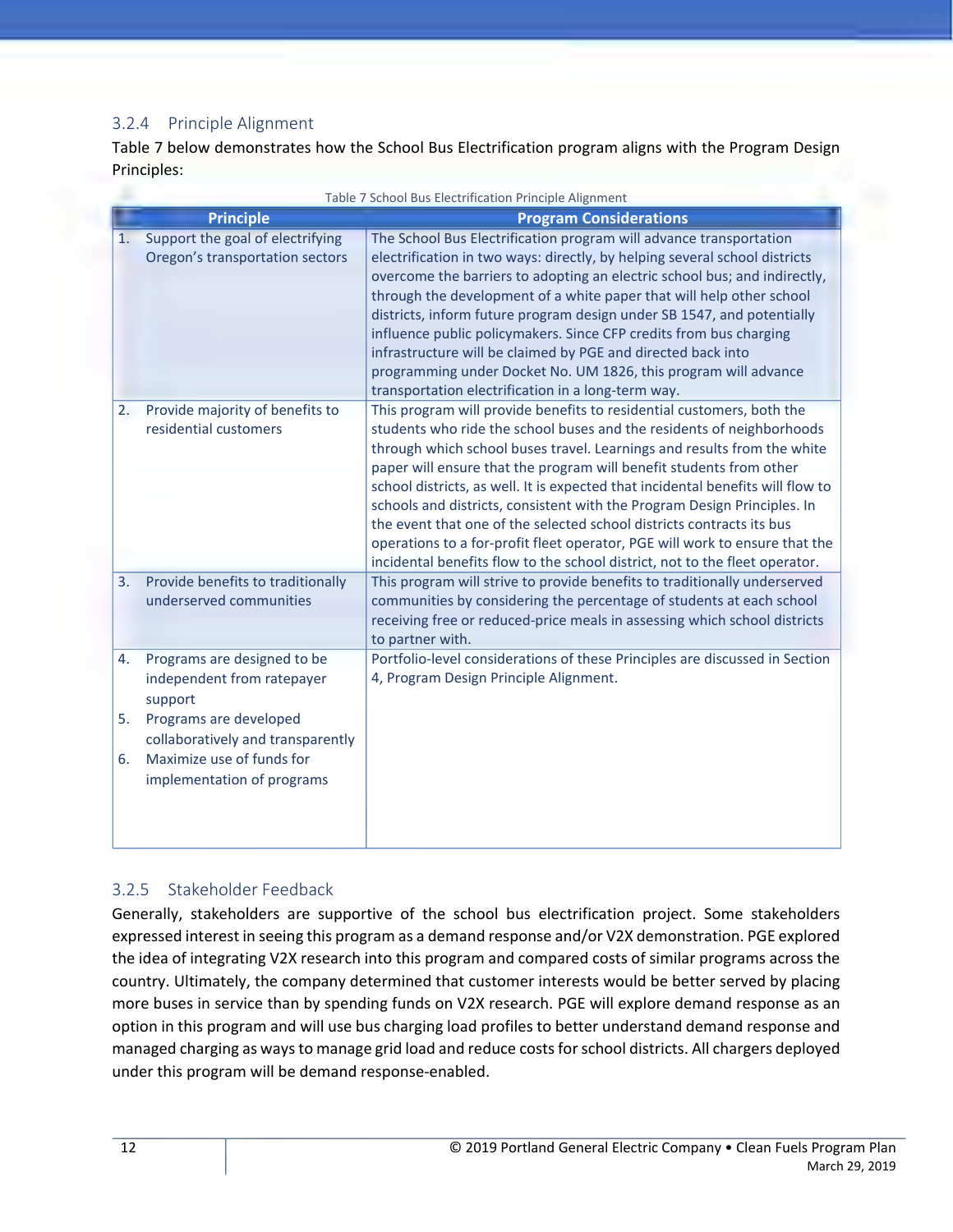#### 3.2.6 Budget

<span id="page-15-1"></span>The overall budget for the School Bus Electrification program is as follows in [Table 8](#page-15-1) (for more detail, see Appendix A, Portfolio Budget):

| Table 8 School Bus Electrification Budget |    |           |  |  |  |  |
|-------------------------------------------|----|-----------|--|--|--|--|
| <b>School Bus Electrification Budget</b>  |    |           |  |  |  |  |
| <b>Buses</b>                              | \$ | 1,400,000 |  |  |  |  |
| Charging Infrastructure                   | \$ | 308,000   |  |  |  |  |
| <b>Outreach and Technical Assistance</b>  | \$ | 162,000   |  |  |  |  |
| <b>Operations and Maintenance</b>         | \$ | 120,000   |  |  |  |  |
| <b>White Paper</b>                        | \$ | 30,000    |  |  |  |  |
| <b>Program Evaluation</b>                 | \$ | 30,000    |  |  |  |  |
| Program Management                        | \$ | 42,000    |  |  |  |  |
| <b>ODE Reimbursement</b>                  | \$ | (980,000) |  |  |  |  |
| <b>School Bus Electrification Total</b>   |    | 1,112,000 |  |  |  |  |

#### 3.2.7 Estimated Timeline

- April-December 2019 public policy engagement; technical assistance and outreach to school districts; dealer engagement;
- January-June 2020 Complete bus purchases and install charging infrastructure;
- July 2020 Buses in service; testing; and
- September 2021 Program evaluation and white paper development.

#### <span id="page-15-0"></span>3.3 Subsidized Electric Avenue Access

#### 3.3.1 Background

 $\overline{a}$ 

Although electric vehicle battery ranges have continued to grow, residential customers remain concerned about range and access to charging when considering an electric vehicle.<sup>[17](#page-15-2)</sup> Especially for drivers who cannot charge at home (such as those who live in multi-family dwellings or do not have access to offstreet parking), access to public charging may be integral to the decision-making process. PGE aims to address these concerns for income-qualified customers by offering subsidized accessto its Electric Avenue network of EV charging.

PGE's Electric Avenue network is a set of public-access sites offering dual-head DC fast chargers as well as Level 2 chargers, ensuring accessibility for all types of electric vehicles. Like a gas station, the Electric Avenue model co-locates several chargers, increasing the chance that drivers in need will be able to find a functional and available charger. PGE currently has one Electric Avenue in operation in downtown Portland and is in the process of building six more (in Milwaukie, Hillsboro, East Portland, Wilsonville, and two other locations to be determined). The terms and conditions of charging at Electric Avenue are established in PGE's Retail Electric Vehicle Charging Tariff.<sup>[18](#page-15-3)</sup>

<span id="page-15-2"></span><sup>17</sup> Market Strategies International (2018). *Portland General Electric 2018 Electric Vehicle Study Among Residential Customers.*

<span id="page-15-3"></span><sup>18</sup> Schedule 50 – Retail Electric Vehicle Charging Rates. Available at [https://www.portlandgeneral.com/-](https://www.portlandgeneral.com/-/media/public/documents/rate-schedules/sched_050.pdf) [/media/public/documents/rate-schedules/sched\\_050.pdf](https://www.portlandgeneral.com/-/media/public/documents/rate-schedules/sched_050.pdf) 

<sup>© 2019</sup> Portland General Electric Company • Clean Fuels Program Plan March 29, 2019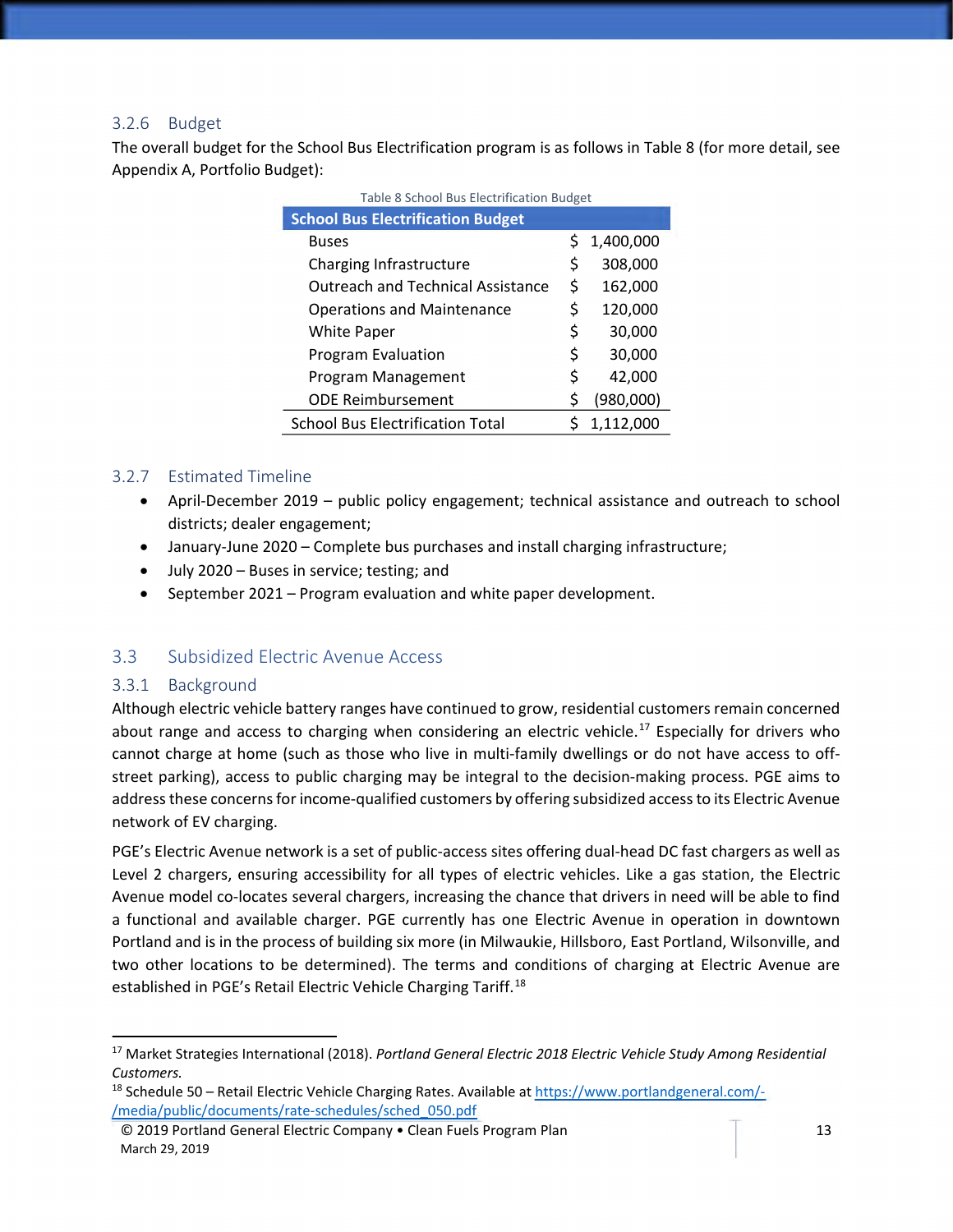#### 3.3.2 Program Description

PGE plans to subsidize access to the Electric Avenue network for two years each for to up to 800 Oregon customers who receive the state's Charge Ahead Rebate.[19](#page-16-0) Depending on enrollments and future CFP funds, PGE may explore expanding this cap in the future.

Linking this program to the state's Charge Ahead Rebate program enables PGE to reduce overhead costs by leveraging the state's income verification process and targeting its outreach activities. It also allows PGE to reach beyond its residential customer base and offer subsidized access to drivers who may not be PGE customers at home, but who travel and charge in PGE's service territory. The program also stacks incentives to enhance the value proposition of going electric, and leverages existing infrastructure investments. Lastly, since Charge Ahead Rebates are only available for the lease or purchase of full battery electric vehicles, this is a population that cannot rely on a gasoline backup engine and will require access to charging.

This program will be offered to drivers on an opt-in basis. The program will be designed so that the EV driver has a seamless "subscription" experience, but on the back end the CFP funds will cover the Single Purchase Flat Fee rate and the On-Peak Charging Price (if applicable) established in Schedule 50.<sup>[20](#page-16-1)</sup> If no charging sessions are initiated, no funds will be transferred.

PGE plans to coordinate outreach activities with the state's rebate administrator and car dealerships, and will operationalize the program with PGE's EV charging service provider.

#### 3.3.3 Reporting

PGE will conduct comprehensive evaluation of this program, and will consider extensions, expansions or adjustments to the program in future years to best meet the needs of home charging challenged customers. Data to be collected may include but is not limited to: number of qualified individuals, enrollment rate, number of charging sessions per driver, number of on-peak charging sessions per driver, number of charging sessions at each Electric Avenue location, energy consumed, home address distribution, housing types, and program cost per driver. Data on EV drivers' perspectives may be collected by survey or by focus group. Program pricing methodologies, key metrics and evaluation summaries will be made available to stakeholders.

 $\overline{a}$ 

<span id="page-16-0"></span><sup>&</sup>lt;sup>19</sup> The Oregon Charge Ahead Rebate of \$2,500 is available to income-qualified customers for the purchase or lease of a new or used battery electric vehicle.

<span id="page-16-1"></span> $20$  Currently, the Single Purchase Flat Fee is \$5 per DC fast charger session and \$3 per Level 2 charger session; the On-Peak Charging Price is \$0.19 per kWh.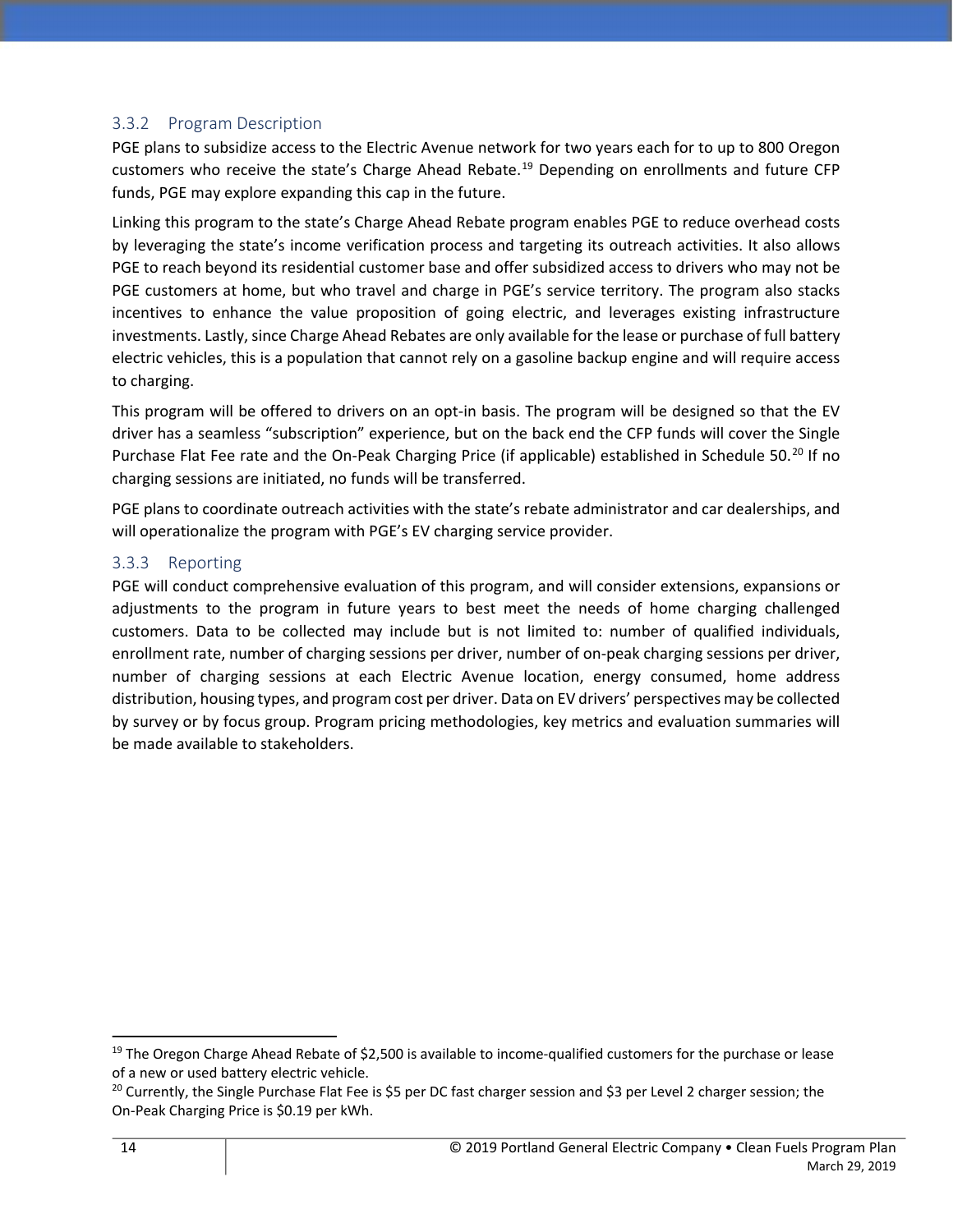#### 3.3.4 Principle Alignment

[Table 9 b](#page-17-0)elow demonstrates how the Subsidized Electric Avenue Access program aligns with the Program Design Principles:

<span id="page-17-0"></span>

|    | Table 9 Subsidized Electric Avenue Access Principle Alignment                                |                                                                                                                                                                                                                                                                                                                                                                                                                                                                                                                                                                                                                                                                                       |  |  |  |  |
|----|----------------------------------------------------------------------------------------------|---------------------------------------------------------------------------------------------------------------------------------------------------------------------------------------------------------------------------------------------------------------------------------------------------------------------------------------------------------------------------------------------------------------------------------------------------------------------------------------------------------------------------------------------------------------------------------------------------------------------------------------------------------------------------------------|--|--|--|--|
|    | <b>Principle</b><br><b>Program Considerations</b>                                            |                                                                                                                                                                                                                                                                                                                                                                                                                                                                                                                                                                                                                                                                                       |  |  |  |  |
| 1. | Support the goal of electrifying<br>Oregon's transportation sectors                          | The Subsidized Electric Avenue Access program will advance<br>transportation electrification by stacking incentives and increasing<br>access to EV charging. It will leverage existing investments under SB 1547<br>to maximize effectiveness and will evaluate whether the program is<br>sufficient to overcome barriers to adoption - and if not, what additional<br>efforts might be.                                                                                                                                                                                                                                                                                              |  |  |  |  |
| 2. | Provide majority of benefits to<br>residential customers                                     | The program will provide benefits to residential customers, as this is a<br>program that residential customers will participate in directly. The fund<br>transfer process is structured such that incidental benefits to PGE will be<br>minimal.                                                                                                                                                                                                                                                                                                                                                                                                                                      |  |  |  |  |
| 3. | Provide benefits to traditionally<br>underserved communities                                 | This program is designed to provide benefits to underserved<br>communities by offering subsidized EV charging to income-qualified<br>customers. Beyond low-income customers, this program will be of<br>particular benefit to other communities underserved by transportation<br>electrification; namely, multi-family housing and areas with a low density<br>of public charging stations. PGE recognizes that the income thresholds<br>for Charge Ahead Rebate eligibility are higher than those targeted by the<br>CFP; for that reason, PGE will prioritize evaluation and iteration on this<br>program to continue to lower barriers to adoption for underserved<br>communities. |  |  |  |  |
| 4. | Programs are designed to be<br>independent from ratepayer<br>support                         | Portfolio-level considerations of these Principles are discussed in Section<br>4, Program Design Principle Alignment.                                                                                                                                                                                                                                                                                                                                                                                                                                                                                                                                                                 |  |  |  |  |
| 5. | Programs are developed                                                                       |                                                                                                                                                                                                                                                                                                                                                                                                                                                                                                                                                                                                                                                                                       |  |  |  |  |
| 6. | collaboratively and transparently<br>Maximize use of funds for<br>implementation of programs |                                                                                                                                                                                                                                                                                                                                                                                                                                                                                                                                                                                                                                                                                       |  |  |  |  |

#### 3.3.5 Stakeholder Feedback

Generally, stakeholders are supportive of the program. Some stakeholders are interested in understanding whether this program offers a viable solution to EV charging to those who are home charging challenged. In response to stakeholder feedback, PGE will make evaluation summaries available to stakeholders, and will continue to work with stakeholders to explore innovative ways to increase access to public charging for customers in need.

#### 3.3.6 Budget

The overall budget for the Subsidized Electric Avenue Access program is as follows in [Table 10](#page-18-1) (for more detail, see Appendix A, Portfolio Budget):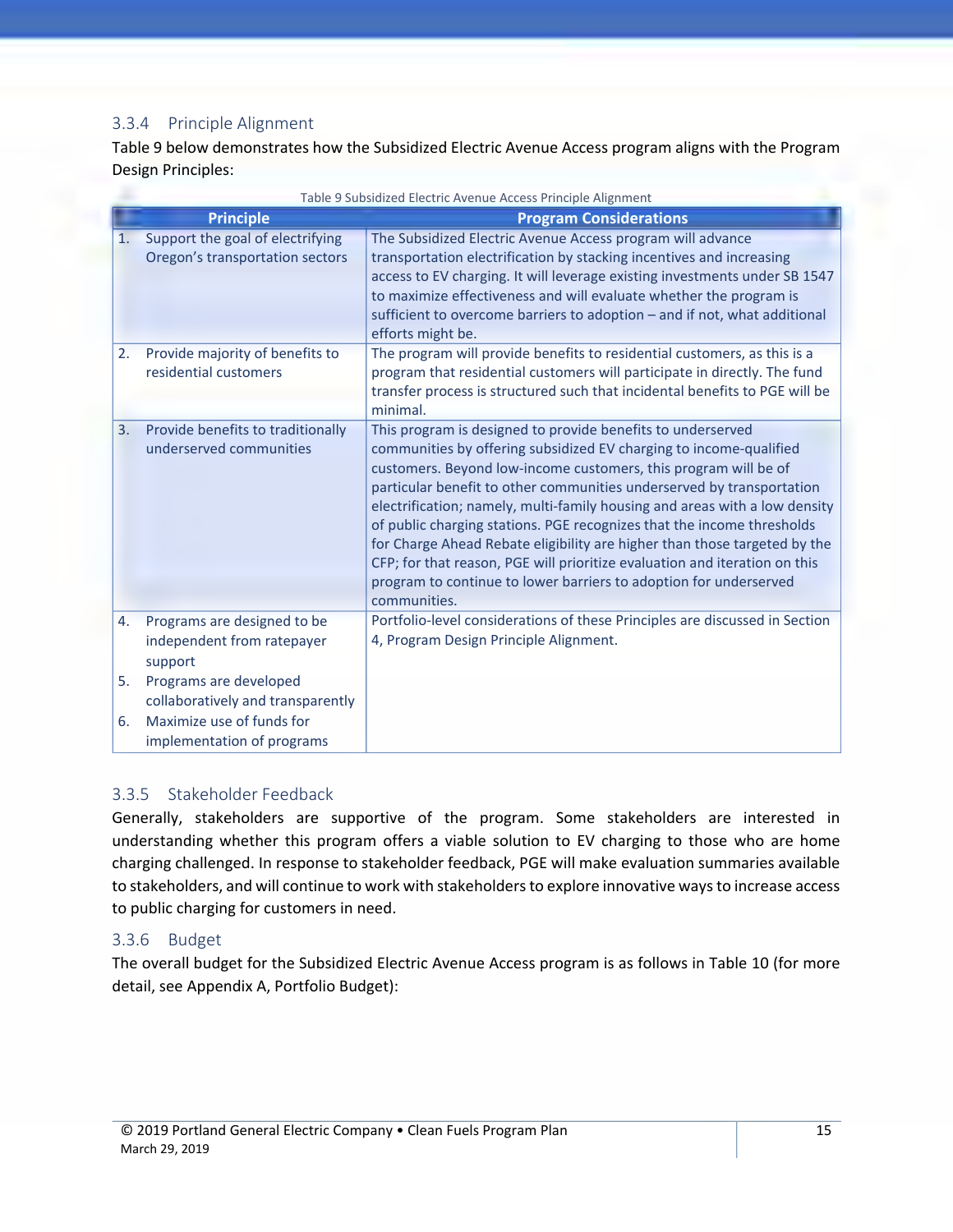<span id="page-18-1"></span>

| Table 10 Subsidized Electric Avenue Access Budget |   |         |  |  |
|---------------------------------------------------|---|---------|--|--|
| <b>Subsidized Electric Avenue Access Budget</b>   |   |         |  |  |
| <b>Charging Transactions</b>                      |   | 480,000 |  |  |
| Outreach                                          | Ś | 15,000  |  |  |
| <b>IT Systems</b>                                 | Ś | 15,000  |  |  |
| Program Evaluation                                | Ś | 40,000  |  |  |
| Program Management                                | S | 35,000  |  |  |
| Subsidized Electric Avenue Access Total           |   | 585,000 |  |  |

#### 3.3.7 Estimated Timeline

- April-May 2019 Partner engagement; outreach planning; secure application process established;
- June 2019 Launch program (timing dependent on state rebate administrator timeline); and
- January-June 2020 Program evaluation.

#### <span id="page-18-0"></span>3.4 Public Outreach Activities

#### 3.4.1 Background

In 2018, PGE conducted research among its residential customers about attitudes toward ownership of electric vehicles.<sup>[21](#page-18-2)</sup> The research established a customer journey: from EV Non-Considerer, to EV Considerer, to EV Intender, to EV Owner. The research suggested that moving an EV Non-Considerer to an EV Considerer will require substantial market evolution that is largely beyond PGE's control. However, broad opportunities exist to move EV Considerers to EV Intenders, and EV Intenders to EV Owners. Taken together, these two groups comprise 25% of PGE's more than 750,000 residential customers – offering a considerable opportunity to move the market. PGE's research further suggests that both broad and specific education about EVs – including cost-benefit analysis, vehicle range, charging options, and incentives – will help move both groups toward EV ownership. To that end, PGE plans to engage in a variety of public outreach activities to raise awareness and educate customers about the benefits of EVs.

#### 3.4.2 Program Description

PGE's public outreach efforts will begin with community engagement and research into the needs of underserved communities with respect to transportation electrification. This work is envisioned to include focus groups and engagement with community-based organizations to explore opportunities and barriers relating to EV awareness and adoption. Learnings will be broadly applied: they will inform design of future programs (such as programs under SB 1547); they will impact outreach messaging and tactics for such programs; and they will inform the execution of the public outreach activities outlined below. For this reason, some of the activities discussed below may evolve based on the outcomes of the community engagement work.

 $\overline{a}$ 

<span id="page-18-2"></span><sup>21</sup> Market Strategies International (2018). *Portland General Electric 2018 Electric Vehicle Study Among Residential Customers.*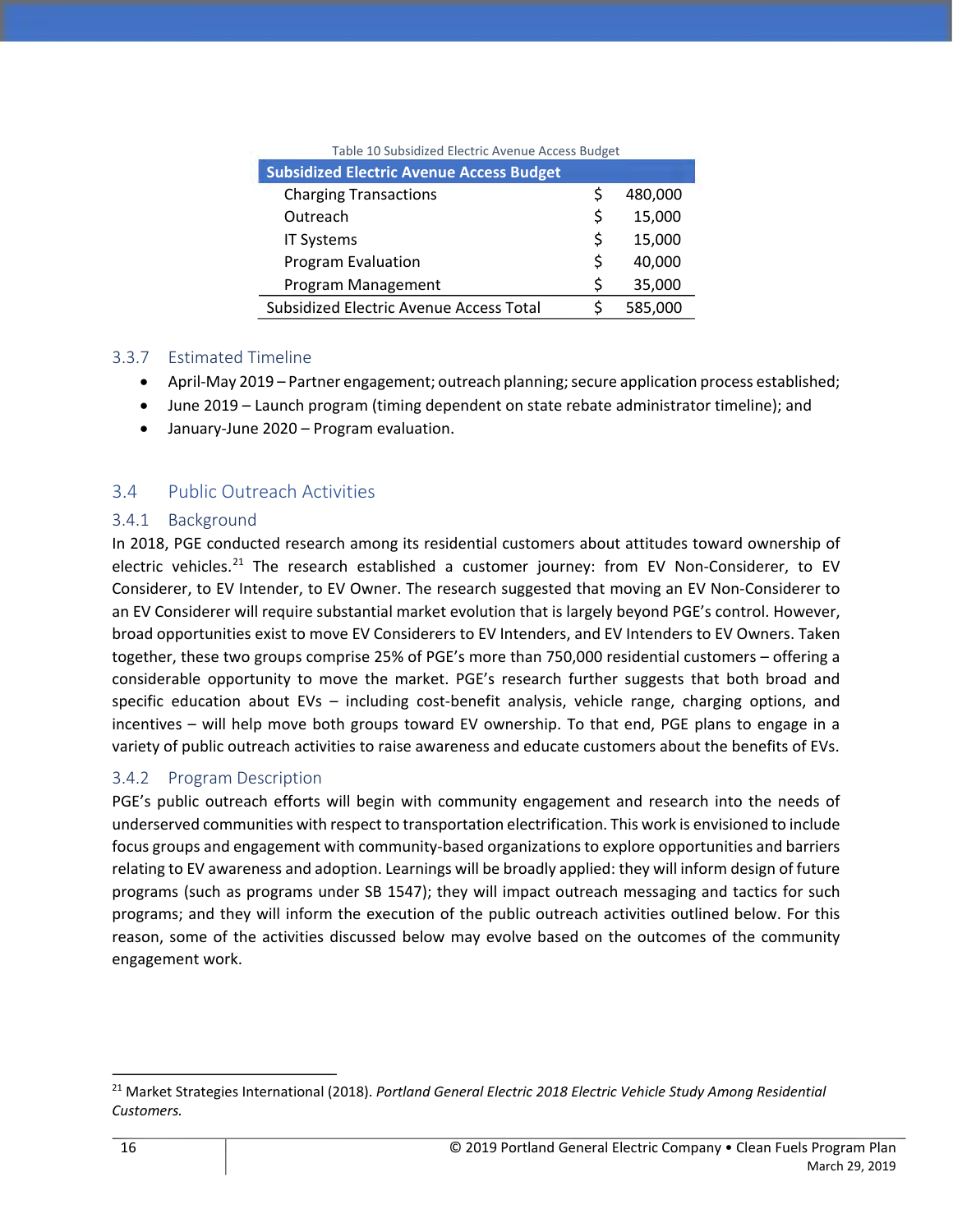Beyond community engagement, PGE plans the following public outreach activities:

- **Total Cost of Ownership Tool** 2,000 people visit PGE's website each month, and the website currently contains static information about the benefits of electric vehicles. PGE will develop an interactive web tool which will allow residential customers to enter their driving habits and vehicle feature needs, compare EV models to gasoline vehicles, and estimate cost and emissions savings using PGE-specific carbon intensity and electric rate figures. The web tool will be updated as appropriate with information about PGE programs, rebates and incentives relating to electric vehicles. The budget for this project includes development of the web tool, as well as funds to maintain it through the end of 2021. The budget also includes funds for web ads and other advertising to drive traffic to the web tool. The goal for this activity is 10,000 visits to the web tool in its first year.
- **EV Promotional Display** Through its community investments program, PGE sponsors dozens of community events throughout the year, many of which come with an opportunity to set up a display booth. However, these opportunities are underutilized. PGE will design and produce a standalone booth and collateral materials that focus on transportation electrification, and train employees to staff it. The booth will include interactive elements and educational information, and will encourage learning and dialogue in a casual, one-on-one manner. The booth will also allow PGE to leverage existing opportunities (no CFP funds will be used for event sponsorships) and engage in community events with a consistent, cohesive transportation electrification message. The goal for this activity is 20,000 impressions in 2019.
- **Dealer Engagement** Through PGE's activity under SB 1547, the company is deploying a limited number of Chargeway touchscreen kiosks to enable dealers to better talk to their customers about electricity as a transportation fuel. Through this activity, PGE will add enhanced functionality to the existing kiosks, and will add two more kiosks to the deployment plan, with at least one kiosk sited at a used EV dealership. The kiosk enhancements will integrate information about used EVs in addition to new EVs and will capture customer information for follow-up and targeted communications about future programs, rebates and incentives. This will expand accessibility of the kiosks to those in the used car market and will leverage SB 1547 investments to enable targeted marketing to EV Intenders and those who have recently made purchases. The goal for this activity is 750 customers submitting their information; and 500 used EVs sold at dealerships with a kiosk by March  $31<sup>st</sup>$ , 2020.
- **Electric Car Guest Drive** Through PGE's activity under SB 1547, the company is planning several ride-and-drive events throughout its service territory in 2019. PGE will use CFP funds to add an incremental ride-and-drive to the schedule, executed by a national EV ride and drive vendor, to learn about different approaches to customer engagement. The Electric Car Guest Drive will feature a range of vehicle types, including several Teslas (which are not typically available for rideand-drives). The event will be targeted – drivers will need to pre-register – but PGE plans to gather customer feedback and lessons learned that will help inform future ride-and-drives. The goal for this activity is 250 participants.
- **Electric Avenue Landmark Displays** As previously discussed, PGE is in the process of building six new Electric Avenue sites throughout its service territory. PGE will use CFP funds to design, construct, and install display panels at each of these locations, which are in visible public areas with high car, bus, foot, and bike traffic. Displays will educate the public on the features and benefits of transportation electrification and will leverage infrastructure investments under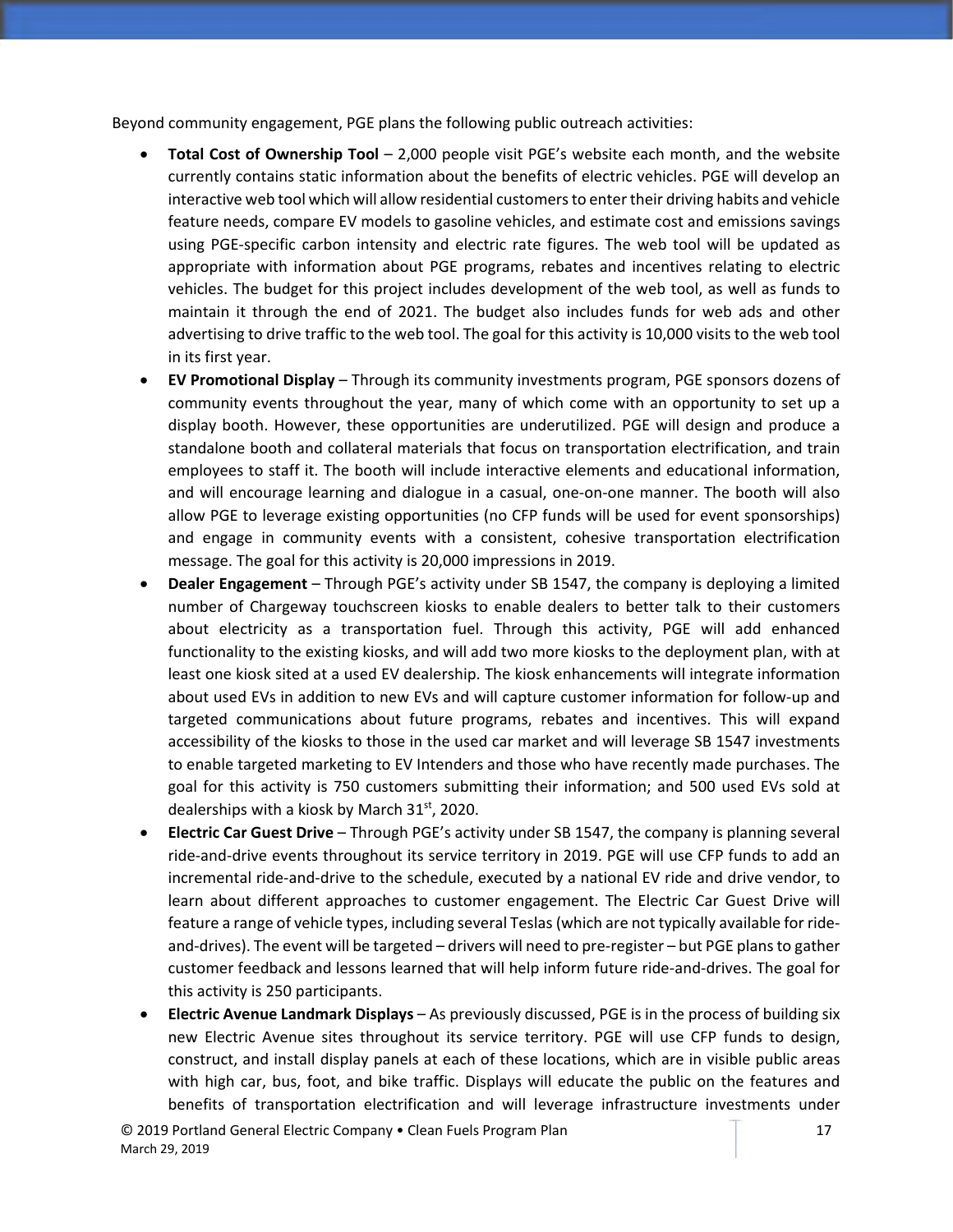SB 1547 to create an educational opportunity for members of the public regardless of their mode of transportation. The goal for this activity is 500,000 impressions among all the Electric Avenues.

#### 3.4.3 Reporting

PGE will track various metrics for its public outreach activities, including those driving the top-level goal referred to in each activity's description. Results will be made available to stakeholders.

#### 3.4.4 Principle Alignment

[Table 11](#page-20-0) below demonstrates how these Public Outreach Activities align with the Program Design Principles:

<span id="page-20-0"></span>

|    |                                   | Table 11 Public Outreach Activities Principle Alignment                      |
|----|-----------------------------------|------------------------------------------------------------------------------|
|    | <b>Principle</b>                  | <b>Program Considerations</b>                                                |
| 1. | Support the goal of electrifying  | PGE's public outreach activities will advance transportation                 |
|    | Oregon's transportation sectors   | electrification by raising awareness and educating customers on the          |
|    |                                   | benefits of EVs. In several activities, PGE will leverage existing           |
|    |                                   | investments and programs to achieve this goal.                               |
| 2. | Provide majority of benefits to   | These activities will provide benefits to residential customers, as in all   |
|    | residential customers             | cases residential customers are the targets of the outreach activities.      |
| 3. | Provide benefits to traditionally | These activities will provide benefits to traditionally underserved          |
|    | underserved communities           | communities first and foremost through the community engagement              |
|    |                                   | research, which will have wide-ranging impact across the Portfolio of        |
|    |                                   | transportation electrification activities. Other activities – such as adding |
|    |                                   | used EV information to Chargeway kiosks – also provide benefits to           |
|    |                                   | traditionally underserved communities, members of whom may not be            |
|    |                                   | in the market for a new vehicle.                                             |
| 4. | Programs are designed to be       | Portfolio-level considerations of these Principles are discussed in Section  |
|    | independent from ratepayer        | 4, Program Design Principle Alignment.                                       |
|    | support                           |                                                                              |
| 5. | Programs are developed            |                                                                              |
|    | collaboratively and transparently |                                                                              |
| 6. | Maximize use of funds for         |                                                                              |
|    | implementation of programs        |                                                                              |
|    |                                   |                                                                              |

#### 3.4.5 Stakeholder Feedback

Generally, stakeholders are supportive of using CFP funds for public outreach activities. Some stakeholders were interested in seeing the budget and specificity for the public outreach activities increase above the \$200,000 initially earmarked. Stakeholders were also interested in seeing PGE engage with traditionally underserved communities on the front end. PGE has integrated this feedback into its plan.

#### 3.4.6 Budget

The overall budget for these Public Outreach Activities is as follows in [Table 12](#page-21-1) (for more detail, see Appendix A, Portfolio Budget):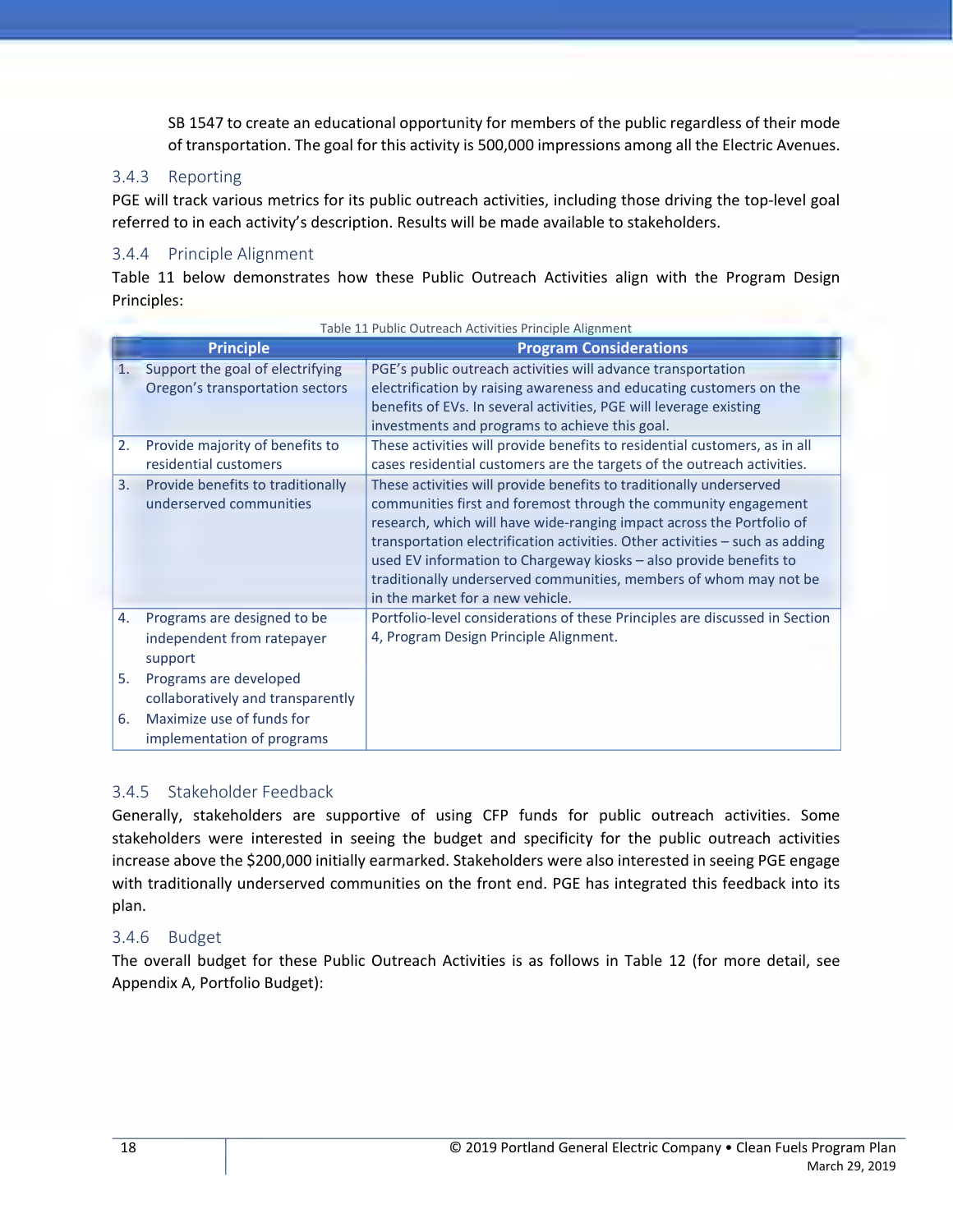<span id="page-21-1"></span>

| Table 12 Public Outreach Activities Budget |    |         |  |  |  |  |  |  |  |  |  |  |  |  |  |
|--------------------------------------------|----|---------|--|--|--|--|--|--|--|--|--|--|--|--|--|
| <b>Public Outreach Activities Budget</b>   |    |         |  |  |  |  |  |  |  |  |  |  |  |  |  |
| <b>Community Engagement</b>                | S  | 40,000  |  |  |  |  |  |  |  |  |  |  |  |  |  |
| <b>Total Cost of Ownership Tool</b>        | Ś  | 185,000 |  |  |  |  |  |  |  |  |  |  |  |  |  |
| <b>EV Promotional Display</b>              | \$ | 25,000  |  |  |  |  |  |  |  |  |  |  |  |  |  |
| Dealer Engagement                          | \$ | 40,000  |  |  |  |  |  |  |  |  |  |  |  |  |  |
| <b>Electric Ave Landmark Displays</b>      | \$ | 60,000  |  |  |  |  |  |  |  |  |  |  |  |  |  |
| Program Management                         | \$ | 36,000  |  |  |  |  |  |  |  |  |  |  |  |  |  |
| <b>Public Outreach Activities Total</b>    |    | 386,000 |  |  |  |  |  |  |  |  |  |  |  |  |  |

#### 3.4.7 Estimated Timeline

PGE anticipates completing – or being well on the way to completing – all these activities by the end of 2019. Some budget items (such as the ongoing maintenance of the Total Cost of Ownership Tool) will extend beyond 2019.

#### <span id="page-21-0"></span>3.5 Portfolio Administration

PGE forecasts a portfolio administration budget of \$84,000 for the funds from 2016 and 2017 CFP credits, some of which has already been spent. This budget area is entirely administrative, and includes portfolio planning and design, portfolio launch, compliance obligations, stakeholder engagement, and credit transaction costs.

<span id="page-21-2"></span>The overall budget for Portfolio Administration is as follows i[n Table 13](#page-21-2) (for more detail, see Appendix A, Portfolio Budget):

| Table 13 Portfolio Administration Budget |  |        |  |  |  |  |  |  |  |  |  |  |  |
|------------------------------------------|--|--------|--|--|--|--|--|--|--|--|--|--|--|
| <b>Portfolio Administration Budget</b>   |  |        |  |  |  |  |  |  |  |  |  |  |  |
| <b>Credit Monetization</b>               |  | 49,000 |  |  |  |  |  |  |  |  |  |  |  |
| Program Management                       |  | 35,000 |  |  |  |  |  |  |  |  |  |  |  |
| Portfolio Administration Total           |  | 84.000 |  |  |  |  |  |  |  |  |  |  |  |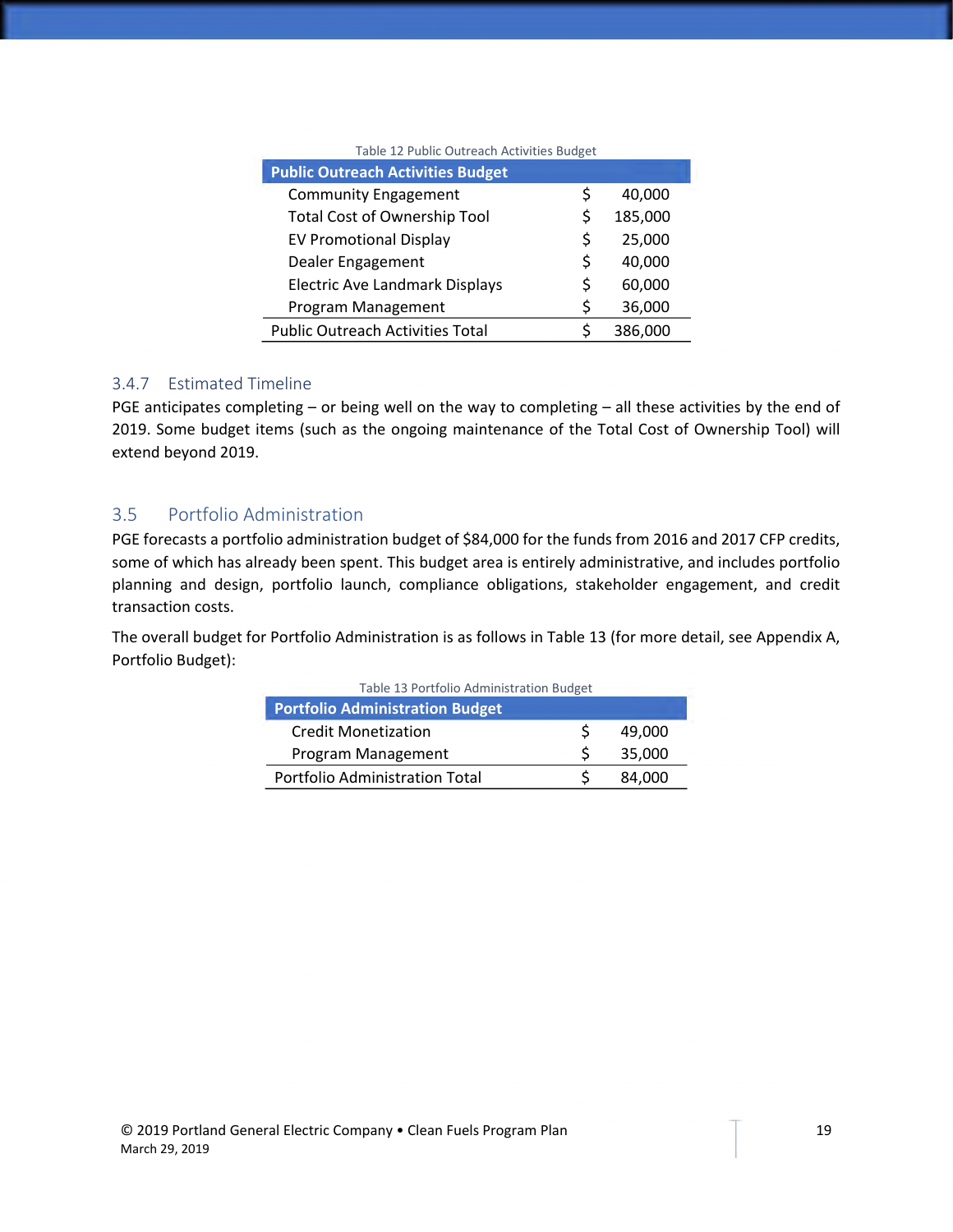## <span id="page-22-0"></span>Section 4 Program Design Principle Alignment

In addition to program-specific alignment with Principles 1-3, [Table 14](#page-22-2) shows how PGE's planned portfolio aligns with Principles 4-6.

<span id="page-22-2"></span>

|    |                                                                      | Table 14 Portfolio Principle Alignment                                                                                                                                                                                                                                                                                                                                                                                                                                                                                                                                                                                                                                                                                              |
|----|----------------------------------------------------------------------|-------------------------------------------------------------------------------------------------------------------------------------------------------------------------------------------------------------------------------------------------------------------------------------------------------------------------------------------------------------------------------------------------------------------------------------------------------------------------------------------------------------------------------------------------------------------------------------------------------------------------------------------------------------------------------------------------------------------------------------|
|    | <b>Principle</b>                                                     | <b>Portfolio Considerations</b>                                                                                                                                                                                                                                                                                                                                                                                                                                                                                                                                                                                                                                                                                                     |
| 4. | Programs are designed to be<br>independent from ratepayer<br>support | The Portfolio is designed to be independent from ratepayer support. PGE<br>has intentionally planned a portfolio of programs that do not exhaust the<br>budget on hand, making it unlikely that additional support will be<br>necessary. In future years, PGE plans to re-propose the EV Grant Fund,<br>which offers flexibility to ramp up and down depending on the amount<br>of funding available. Additionally, by using the School Bus Electrification<br>program to finance electric school buses, and other programs to invest in<br>EV charging, PGE is establishing potential long-term reimbursement<br>streams from its 2019 programs, which will add to the amount of<br>funding available under the CFP in the future. |
| 5. | Programs are developed<br>collaboratively and transparently          | As discussed in the Stakeholder Engagement section below, PGE shared<br>a draft of this plan with stakeholders on the Docket No. UM 1826 service<br>list in February of 2019. PGE appreciates the feedback from stakeholders<br>and looks forward to engaging in the formal stakeholder workshop<br>process in the fall of 2019. For more detail on the stakeholder<br>engagement process, see Section 5, Stakeholder Engagement.                                                                                                                                                                                                                                                                                                   |
| 6. | Maximize use of funds for<br>implementation of programs              | PGE has also strived to maximize use of funds for implementation of<br>programs, including planning to claim CFP credits from installed charging<br>infrastructure to deliver ongoing benefits. Administrative costs vary by<br>program, but the administrative overhead of the Portfolio is forecasted<br>to be 10%. PGE anticipates that this may decrease in future program<br>years as recurring programs mature and economies of scale are reached.                                                                                                                                                                                                                                                                            |

## <span id="page-22-1"></span>Section 5 Stakeholder Engagement

PGE distributed a draft program plan to stakeholders on the Docket No. UM 1826 service list in February of 2019 and collected feedback throughout the month. The company received feedback from the following stakeholders:

- eMotorWerks;
- Greenlots;
- Envoy;
- Climate Solutions;
- Forth;
- NW Energy Coalition;
- Oregon Environmental Council;
- Union of Concerned Scientists;
- OPUC Staff; and
- PacifiCorp.

Generally, stakeholders were supportive of the program plans that PGE shared, and agree that they align with the Program Design Principles outlined by the Commission. Feedback and recommendations for specific programs are summarized below.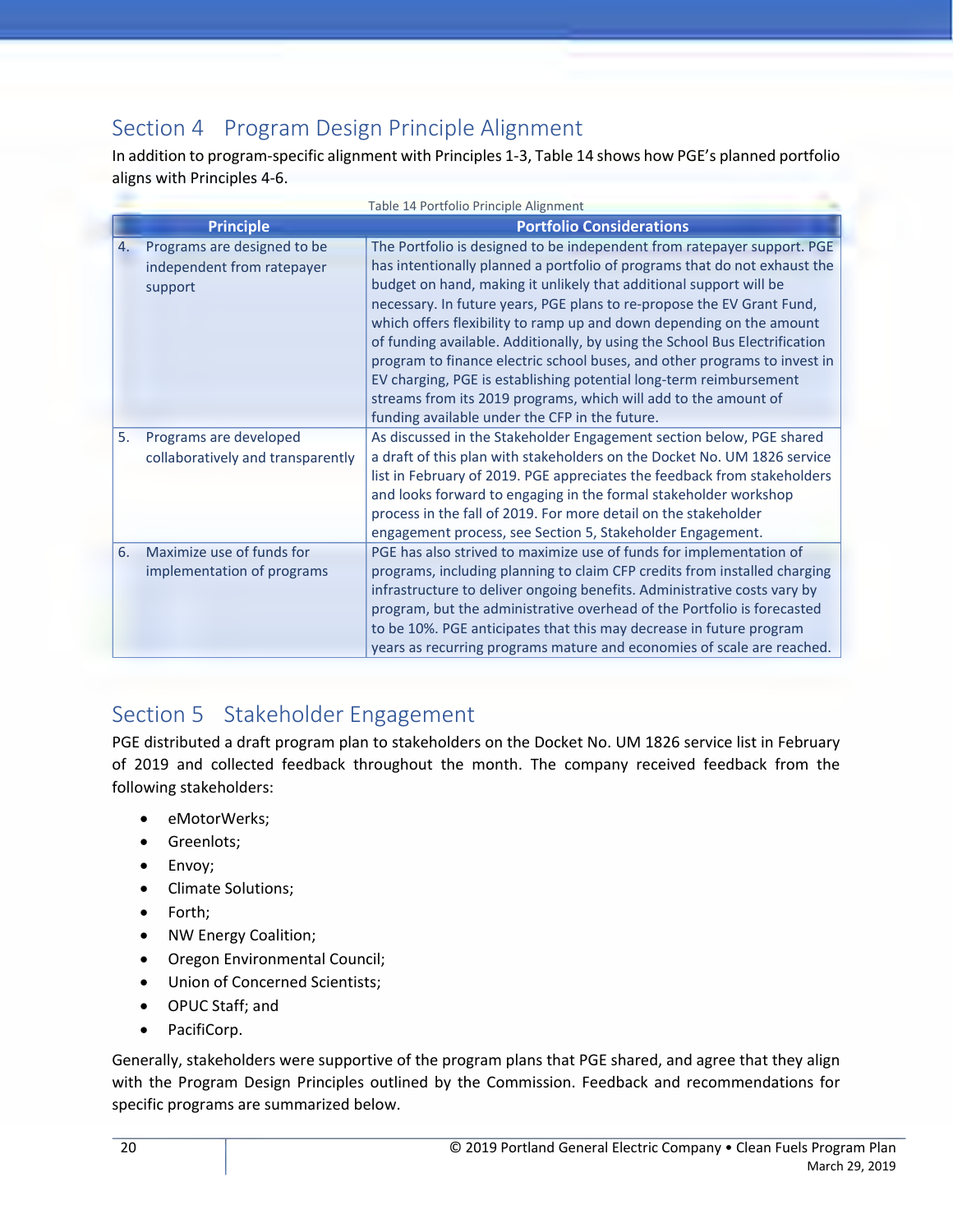EV Grant Fund:

- Recommend prioritizing funding categories;
- Recommend focusing solely on charging infrastructure for underserved communities;
- Recommend cutting brand-neutral marketing and focusing on PGE marketing instead;
- Recommend determining the types of equipment costs the grant fund will support;
- Recommend setting caps on the amounts that can be awarded per port or per site host;
- Recommend not restricting the grant fund such that organizations like Uber and Lyft are prohibited;
- Recommend eligibility for new and used vehicles;
- Recommend car-share models;
- Supports diverse funding tracks;
- Recommend engaging in e-mobility data gathering;
- Recommend that 50% of funding be designated for traditionally underserved communities;
- Recommend program evaluation for funded projects; and
- Request that grants not duplicate investments under SB 1547; recommend that the grant fund not prioritize funding for EV charging infrastructure.

School Bus Electrification:

- Request more budget specificity; and
- Recommend that demand response and/or V2X features be integrated.

Subsidized Electric Avenue Access:

- Request that the program be opt-in;
- Request that costs be adjusted monthly based on actual usage, and report on adjusted pricing methodology and other metrics;
- Request that program be evaluated to determine whether this is a viable solution for home charging challenged customers; and
- Request that the program be scaled to offer a free regional fast charging network subscription inclusive of all regional fast charging providers.

Public Outreach Activities:

- Concern that there is overlap between this program and the Grant Fund;
- Recommend expanding budget; and
- Request that community be engaged in the design process to ensure that outreach is culturally relevant.

Overall:

- Recommend streamlining to focus on a smaller number of high-impact initiatives;
- Long-term, recommend transitioning CFP funds to focus on non-infrastructure costs;
- Recommend the requirement of open standards for any infrastructure;
- Encourage PGE management of funded infrastructure (including that owned by customers) ;
- Request more information on program reporting and evaluation; and
- Strongly recommend a point of sale rebate in the next round, looking to California's Clean Fuel Reward program currently in development.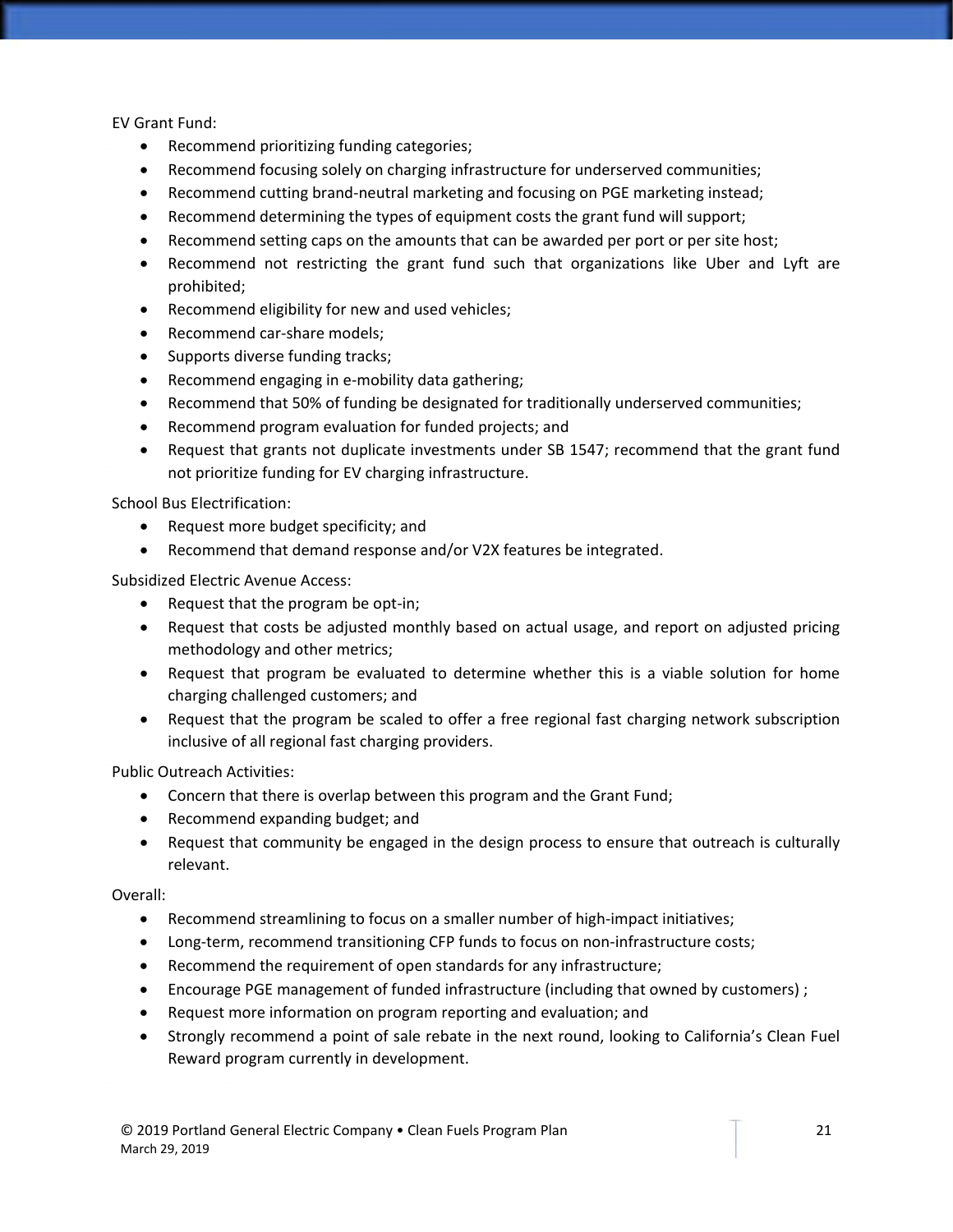## <span id="page-24-0"></span>Section 6 Conclusion

PGE is pleased to present this Portfolio of programs that meets the Program Design Principles outlined by the Commission, and that was well-received by stakeholders. PGE particularly appreciates the detailed responses, feedback and recommendations provided by stakeholders, and has integrated many stakeholder ideas into the Portfolio. With this Portfolio, PGE looks forward to delivering value to residential customers, engaging underserved communities, and advancing transportation electrification by tackling multiple barriers to adoption across a broad spectrum of vehicle types and customer classes.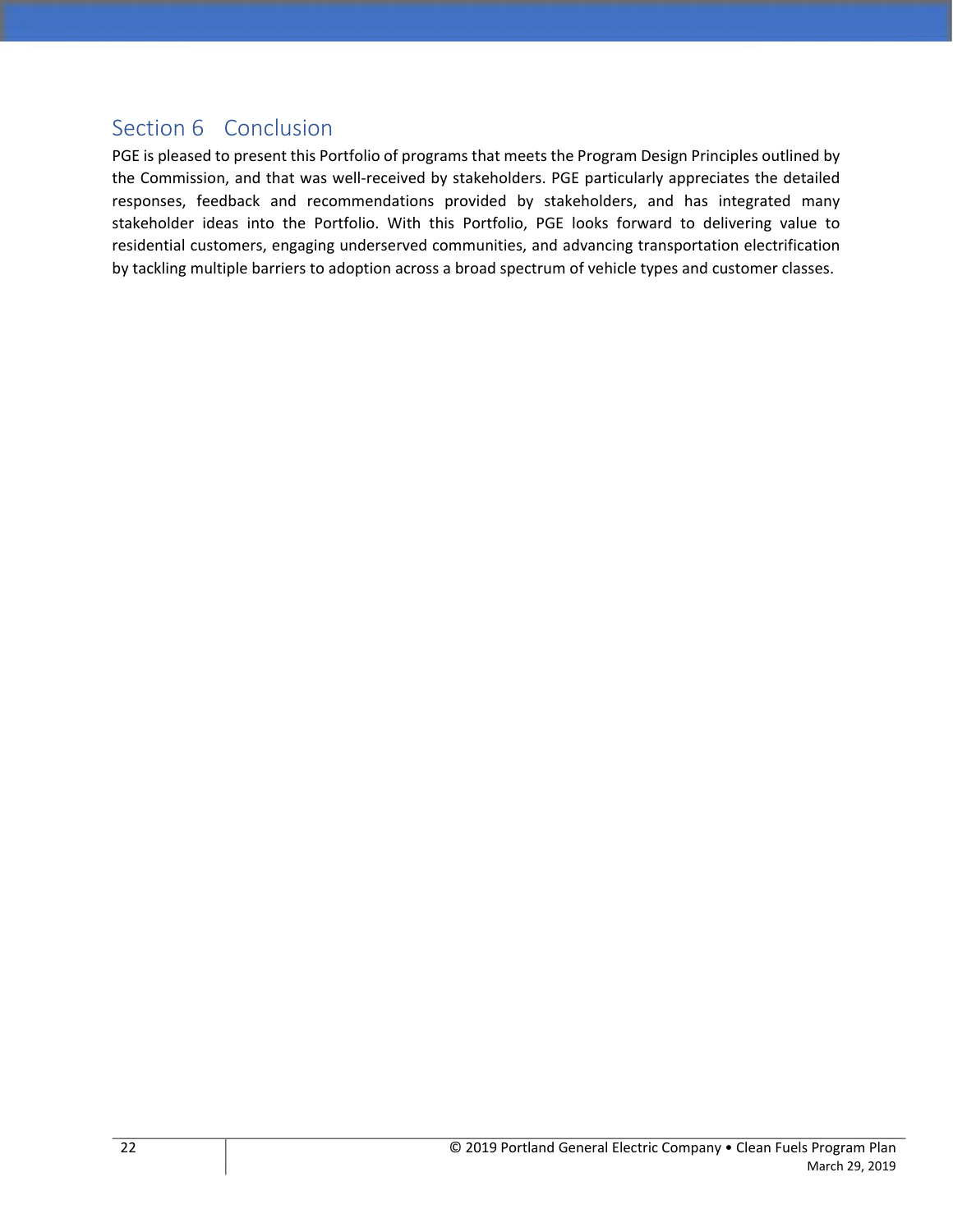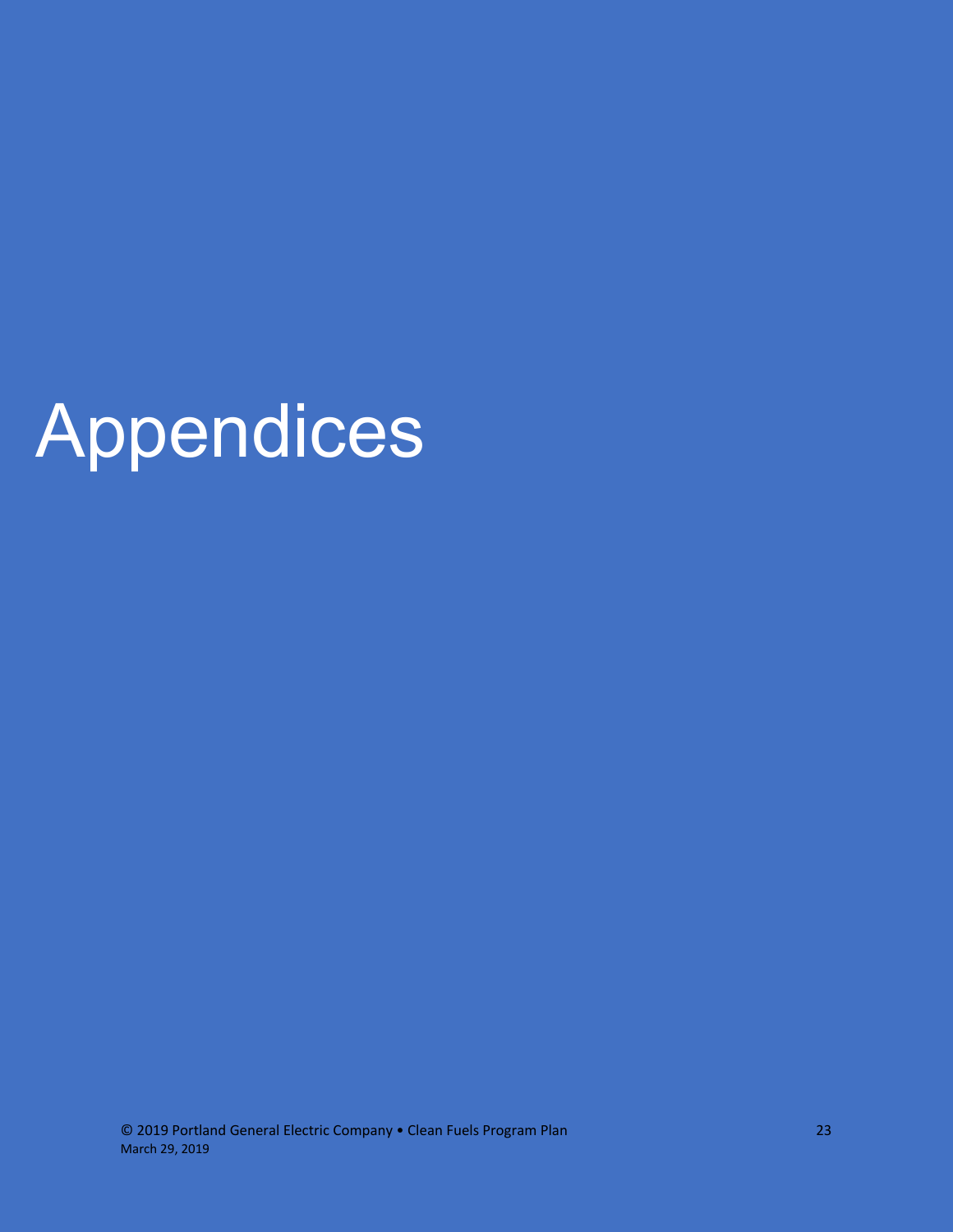# Appendix A Portfolio Budget

|                             |                      |          |          |               |              |         | Table 15 Portfolio Budget |                          |                          |                                |                          |                  |                          |                          |              |
|-----------------------------|----------------------|----------|----------|---------------|--------------|---------|---------------------------|--------------------------|--------------------------|--------------------------------|--------------------------|------------------|--------------------------|--------------------------|--------------|
|                             | Q4 2018 <sup>i</sup> | Q1 2019" | Q2 2019  | Q3 2019       | Q4 2019      | Q1 2020 | Q2 2020                   | Q3 2020                  | Q4 2020                  | Q1 2021                        | Q2 2021                  | Q3 2021          | Q4 2021                  | <b>After 2021</b>        | <b>Total</b> |
| <b>EV Grant Fund</b>        |                      |          |          |               |              |         |                           |                          |                          |                                |                          |                  |                          |                          |              |
| <b>Grant Funds</b>          | $\sim$ $ \sim$       |          |          | $\sim$ $-$    | 1,750,000    | $\sim$  |                           | $\sim$                   | $\sim$                   | $\overline{\phantom{a}}$       | $\overline{\phantom{a}}$ |                  | $\overline{\phantom{a}}$ | $S -$                    | \$1,750,000  |
| Program Design              | $\sim$               | $S - 1$  | \$21,000 | $S -$         | $\sim$       | $\sim$  | $S -$                     | $\sim$                   | $S - -$                  | S.<br>$\overline{\phantom{a}}$ | S.<br>$\sim$             | $\sim$ $\sim$    | $\sim$                   | $\sim$                   | 21,000       |
| <b>Technical Assistance</b> |                      | $\sim$   | 25,000   | \$25,000      | Š.<br>$\sim$ | $\sim$  | $S = -$                   | $\overline{\phantom{a}}$ | $S -$                    | $\overline{\phantom{a}}$       | S.<br>$\sim$             | $\sim$           | $\sim$                   | $\sim$                   | 50,000       |
| Outreach                    | $\sim$               | $S - 1$  | \$25,000 | \$25,000      | \$25,000     | $S -$   | $S -$                     | $S -$                    | $S - 1$                  | $\mathsf{S}$ -                 | S.<br>$\sim$             | $\sim$ 100 $\pm$ | S.<br>$\sim$             | $\sim$                   | 75,000       |
| Third-Party Evaluator       |                      |          | $\sim$   | 4,000         | 40,000       | $S -$   | $S - -$                   | $\sim$                   | $S -$                    | S.<br>$\overline{\phantom{a}}$ | S.<br>$\sim$             | $\sim$           | $\sim$                   | $S - 1$                  | 44,000       |
| Program Evaluation          | S.<br>$\sim$         |          |          | $\sim$ $\sim$ | $\sim$       | $\sim$  | $S -$                     | $S - 1$                  | \$10,000                 | $S -$                          | S.<br>$\sim$             | $\sim$ $-$       | S.<br>$\sim$             | $\sim$                   | 10,000       |
| <b>Program Management</b>   |                      | $\sim$   | 27,000   | \$27,000      | \$27,000     |         | $\overline{\phantom{a}}$  |                          | $\overline{\phantom{a}}$ |                                |                          |                  |                          | $\overline{\phantom{a}}$ | 81,000       |
| <b>EV Grant Fund Total</b>  |                      |          | 98,000   | 81,000        | \$1,842,000  |         |                           |                          | 10,000                   |                                |                          |                  |                          | $\sim$ $-$               | \$2,031,000  |

<span id="page-26-1"></span><span id="page-26-0"></span>

| <b>School Bus Electrification</b>       |    |        |         |                |          |           |               |                         |                          |          |                                    |          |          |                               |          |           |             |
|-----------------------------------------|----|--------|---------|----------------|----------|-----------|---------------|-------------------------|--------------------------|----------|------------------------------------|----------|----------|-------------------------------|----------|-----------|-------------|
| <b>Buses</b>                            |    |        |         |                | $S -$    | \$700,000 |               | 350,000                 | 350,000                  | $\sim$   |                                    |          |          | $\sim$                        |          | $S = -$   | \$1,400,000 |
| Charging Infrastructure                 |    | $\sim$ | $\sim$  | $\sim$         | $S - 1$  | \$77,000  | $\mathcal{S}$ | 154,000                 | 77,000<br>S.             | $S -$    | S.<br>$\sim$                       | $S -$    | $\sim$   | $S -$                         | $\sim$   | $S -$     | \$308,000   |
| Outreach and Technical Assistance       |    |        | $S - -$ | \$ 27,000      | \$27,000 | \$27,000  | - 5           | 27,000                  | 27,000<br>S.             | \$27,000 | S –                                | $S -$    |          | S.<br>$\sim 100$ km s $^{-1}$ |          | $S - -$   | \$162,000   |
| <b>Operations and Maintenance</b>       | S. |        |         |                | $S -$    | $\sim$    |               | $\sim$                  | $\sim$ $-$               | S -      | \$12,000                           | $S -$    | $\sim$   | $S -$                         | 12,000   | \$96,000  | \$120,000   |
| <b>White Paper</b>                      |    | $\sim$ | $\sim$  | $\mathbf{S}$ - | $S -$    | $\sim$    |               | $\sim 100$ km s $^{-1}$ | $\sim$ $\sim$            | $S -$    | $\sim$                             | $S =$    | $\sim$   | $\varsigma$<br>$\sim$         | $\sim$   | \$30,000  | \$30,000    |
| Program Evaluation                      |    |        |         | $\sim$ $-$     | $S = -$  |           |               | $\sim$                  | $\sim$ $-$               | $S = -$  |                                    | $S = -$  | $S -$    | 15,000                        | \$15,000 | $S -$     | \$30,000    |
| Program Management                      |    |        | $\sim$  | 7,000          | \$7,000  | 7,000     |               | \$7,000                 | \$7,000                  | \$7,000  | S.                                 | $S =$    |          | S.<br>$\sim$                  |          | $S = -$   | \$42,000    |
| Reimbursement                           |    | $\sim$ |         |                |          |           |               |                         | $\overline{\phantom{a}}$ | $\sim$   | $\sim$                             | (49,000) | (24,500) | (24,500)                      | $\sim$   | (882,000) | (980,000)   |
| <b>School Bus Electrification Total</b> |    |        | $\sim$  | \$34,000       | 34,000   | \$811,000 |               | 538,000                 | 461,000                  | 34,000   | 12,000<br>$\overline{\phantom{0}}$ | (49,000) | (24,500) | (9,500)                       | 27,000   | (756,000) | \$1,112,000 |

| <b>Subsidized Electric Avenue Access</b> |         |       |                                    |          |          |                |           |            |           |               |                |         |           |                |           |
|------------------------------------------|---------|-------|------------------------------------|----------|----------|----------------|-----------|------------|-----------|---------------|----------------|---------|-----------|----------------|-----------|
| <b>Charging Transactions</b>             |         |       |                                    | \$7,500  | 22,500   | 45,000         | 60,000    | 60,000     | 60,000    | 60,000        | 60,000         | 52,500  | \$ 37,500 | \$15,000       | \$480,000 |
| Outreach                                 |         | S – S | 5,000                              | \$5,000  | \$5,000  | $\mathbf{S}$ - | $S -$     | S –        | $S = -$   | $S -$         | $S -$          | $S -$   |           | $\mathbf{S}$ - | \$15,000  |
| IT Systems                               |         |       | $\zeta$ - $\zeta$ - $\zeta$ 15,000 | S –      | $S - 1$  | $S -$          | S –       |            | $S - S -$ | $S -$         | S –            | $S -$   | $S -$     | $S -$          | \$15,000  |
| Program Evaluation                       | $S - 1$ |       |                                    | S –      | $S -$    | \$20,000       | \$20,000  | - S -      | $S - 5$   | $S -$         | - S - S        |         |           | $S -$          | \$40,000  |
| Program Management                       |         |       | 7,000                              | \$7,000  | \$7,000  | \$7,000        | \$7,000   | $\sim$ $-$ | $S -$     | $\sim$ $\sim$ | $\mathbf{S}$ - | $5 - -$ |           | $\sim$ $\sim$  | \$35,000  |
| Subsidized Electric Avenue Access Total  |         |       | 527,000                            | \$19,500 | \$34,500 | 72,000         | \$ 87,000 | 60,000     | 60,000    | 60,000        | 60,000         | 52,500  | \$ 37,500 | \$15,000       | \$585,000 |